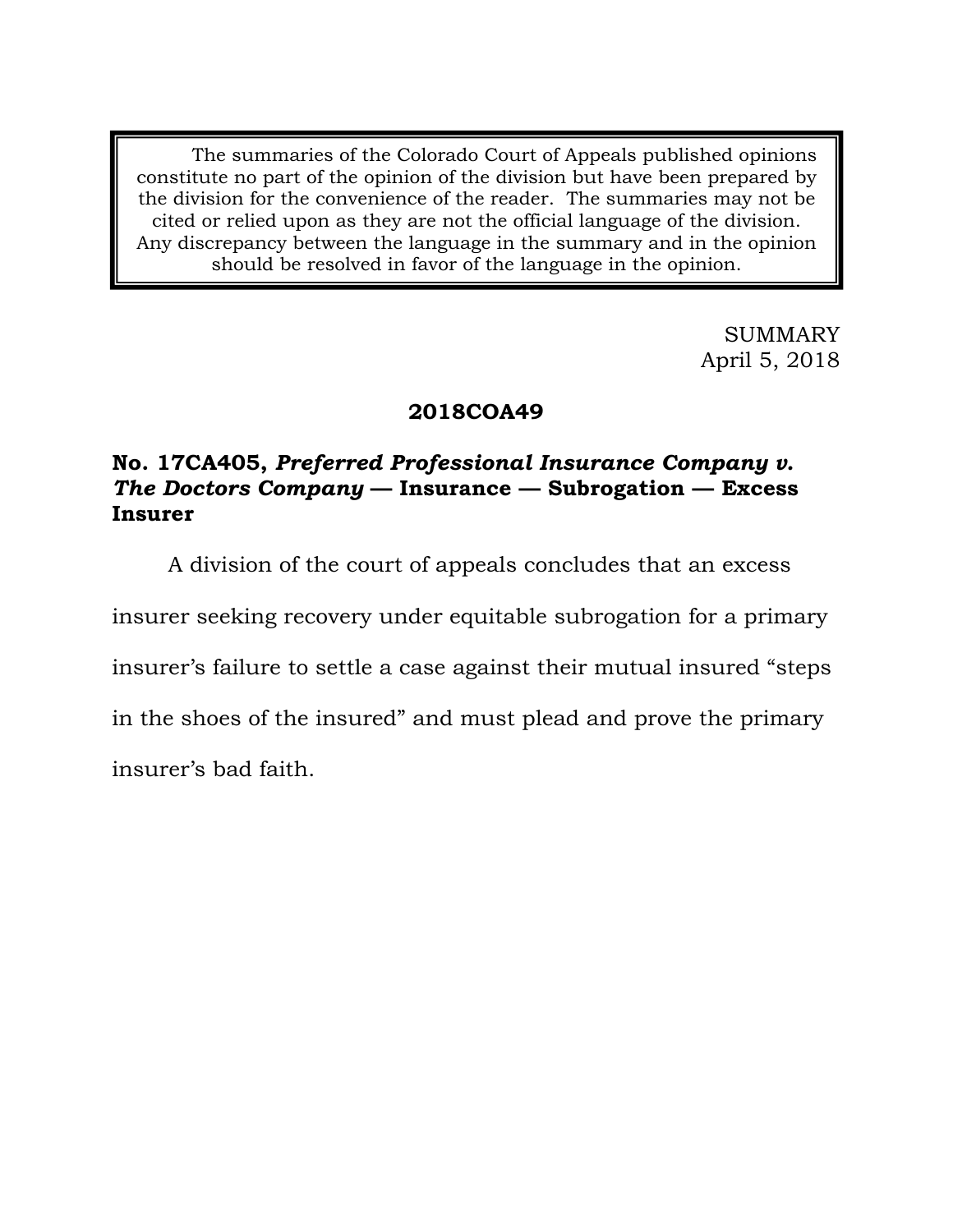#### Court of Appeals No. 17CA0405 City and County of Denver District Court No. 15CV31295 Honorable Elizabeth A. Starrs, Judge

Preferred Professional Insurance Company,

Plaintiff-Appellee,

v.

The Doctors Company,

Defendant-Appellant.

#### JUDGMENT REVERSED AND CASE REMANDED WITH DIRECTIONS

Division IV Opinion by JUDGE DAVIDSON\* J. Jones and Richman, JJ., concur

Announced April 5, 2018

Sweetbaum Sands Anderson, P.C., Jon F. Sands, Marilyn S. Chappell, Denver, Colorado, for Plaintiff-Appellee

Taylor Anderson, LLP, Kyle P. Seedorf, John M. Roche, Lauren E. Rhinehart, Denver, Colorado, for Defendant-Appellant

\*Sitting by assignment of the Chief Justice under provisions of Colo. Const. art. VI, § 5(3), and § 24-51-1105, C.R.S. 2017.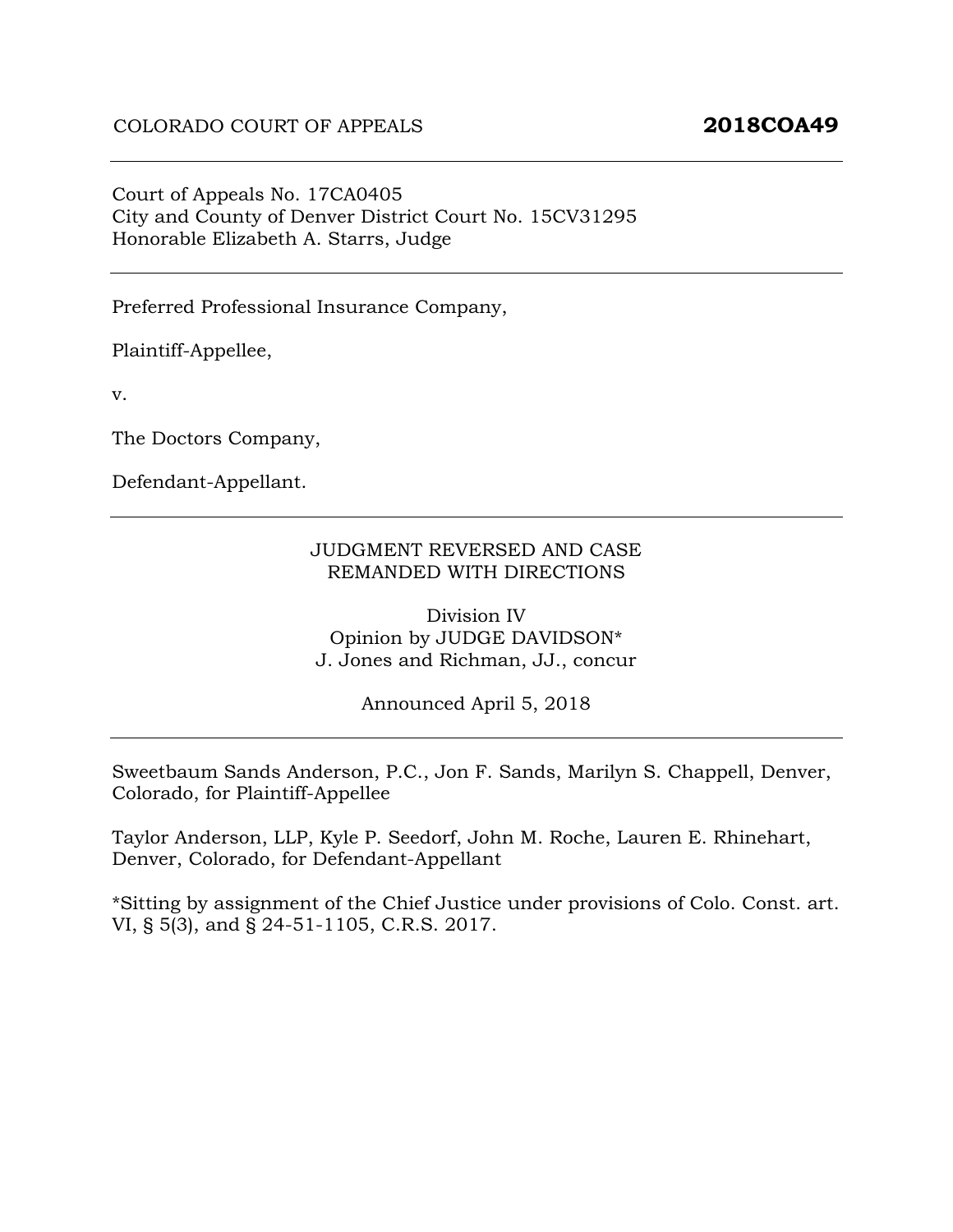¶ 1 Suppose that an injured party sues a person who has both primary and excess insurance covering the claim. The injured party offers to settle for an amount within the primary coverage limit. The primary insurer exercises its contractual, discretionary right not to accept the settlement. But the excess insurer, perhaps spooked by the prospect of a judgment exceeding the primary coverage limit, pays the settlement demanded by the injured party. When the excess insurer sues the primary insurer to recover the amount paid in settlement, claiming that the primary insurer should have accepted the settlement offer, what sort of claim may the excess insurer assert? And must the excess insurer plead and prove that the primary insurer acted in bad faith in declining to settle?

¶ 2 We hold that an excess insurer in this situation must proceed on a theory of equitable subrogation premised on the rights of the insured under his contract with the primary insurer — that is, the excess insurer must step into the shoes of the insured. It follows that, under Colorado law, because the insured would have to prove bad faith in an action against his primary insurer based on the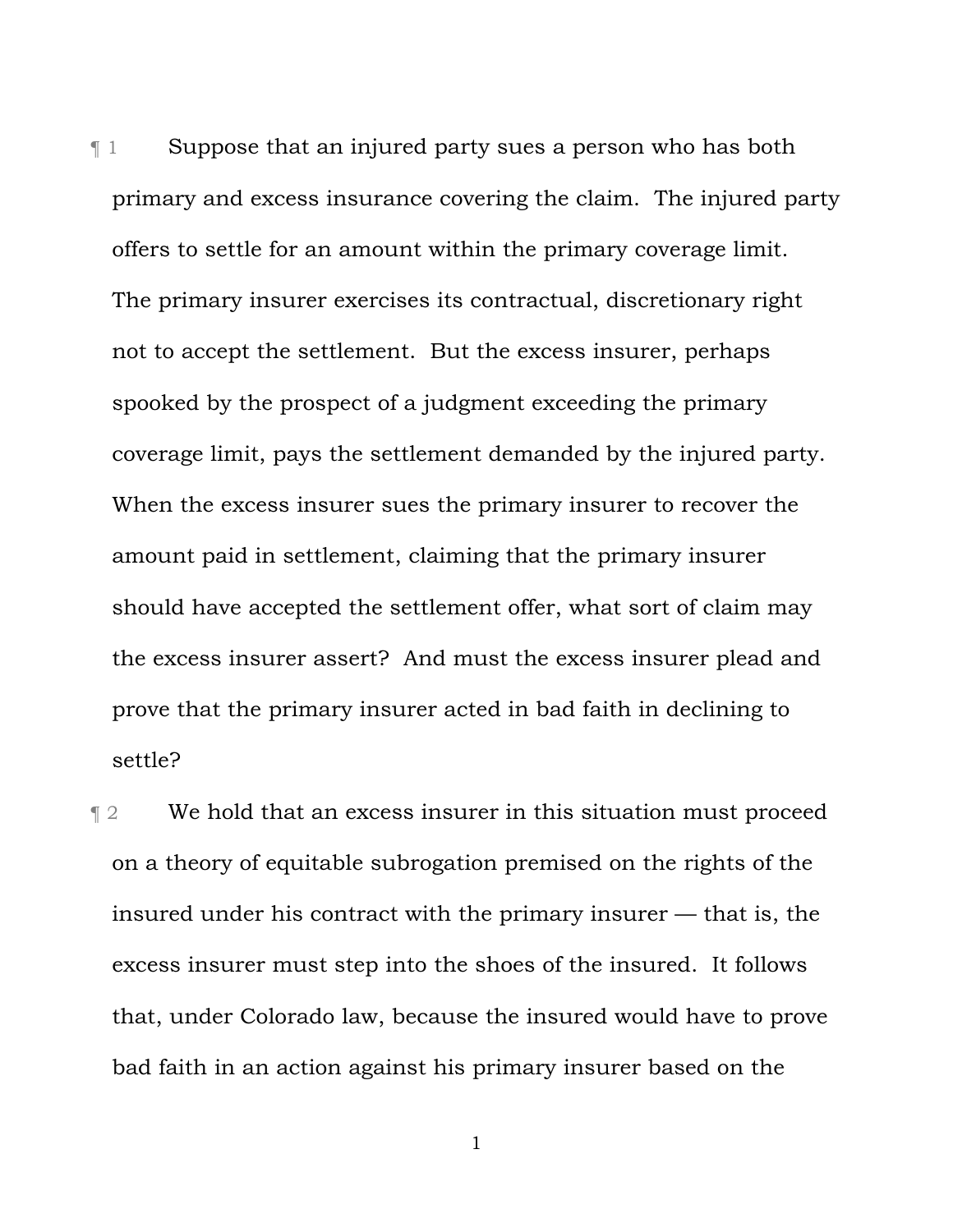insurer's refusal to settle, the excess insurer must also plead and prove such bad faith.

¶ 3 The facts of this case match those of our hypothetical. Preferred Professional Insurance Company (PPIC) is the excess insurer that paid the settlement. The Doctors Company (TDC) is the primary insurer that declined to settle. But while PPIC purported to bring a claim of equitable subrogation against TDC, it disavowed any intent to proceed on the legal theory that it stands in the insured's shoes. And it did not plead or attempt to show that TDC acted in bad faith. Instead, PPIC's theory is that general equitable principles allow it to recover from TDC apart from any rights of the insured under his contract with TDC, and that it need not plead or prove that TDC acted in bad faith.

¶ 4 The district court accepted PPIC's theory and granted summary judgment in its favor. But we conclude that PPIC's theory of recovery is not viable under Colorado law. So we reverse the summary judgment and remand the case to the district court for entry of judgment in TDC's favor.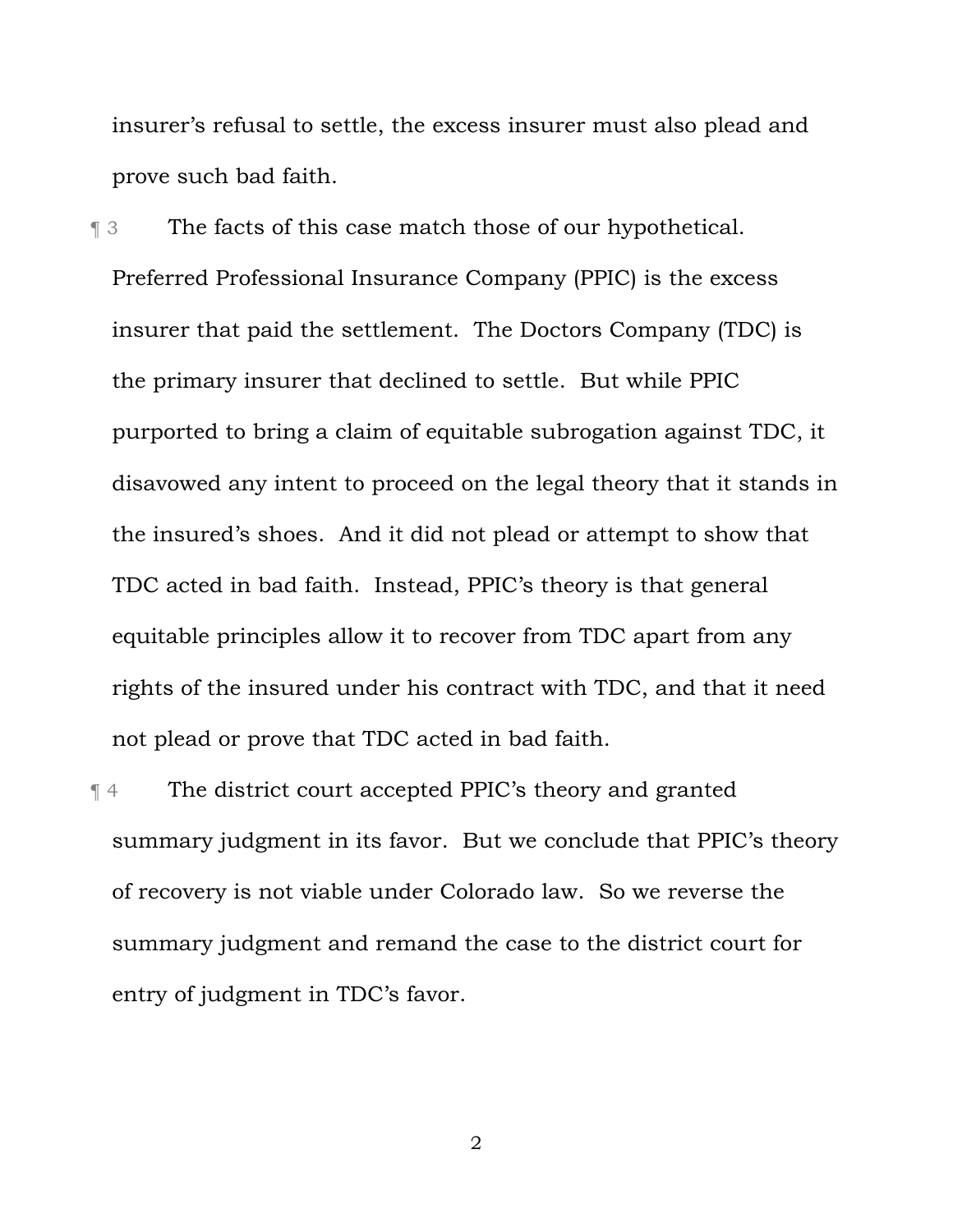#### I. Background

- **The undisputed facts establish that the parties both held** separate professional liability policies for the same insured, Dr. Rupinder Singh. A medical malpractice suit was filed against Dr. Singh and other parties.
- ¶ 6 TDC defended Dr. Singh in the suit as required by its primary liability policy. The policy provided coverage up to a limit of \$1 million. TDC's policy required Dr. Singh's consent before accepting any settlement offers, but TDC retained the discretion whether to accept or reject any such offers.
- ¶ 7 PPIC's insurance policy was an "excess policy," which would cover any losses that exceeded TDC's \$1 million coverage up to an additional \$1 million. As an excess insurer, PPIC did not have any duty to defend Dr. Singh in the suit.
- ¶ 8 The plaintiff in the medical malpractice suit offered to settle the case with Dr. Singh for \$1 million. Dr. Singh conveyed his desire to accept the settlement offer to both insurers, but TDC declined the plaintiff's offer. PPIC told Dr. Singh he should accept, and it paid the \$1 million settlement.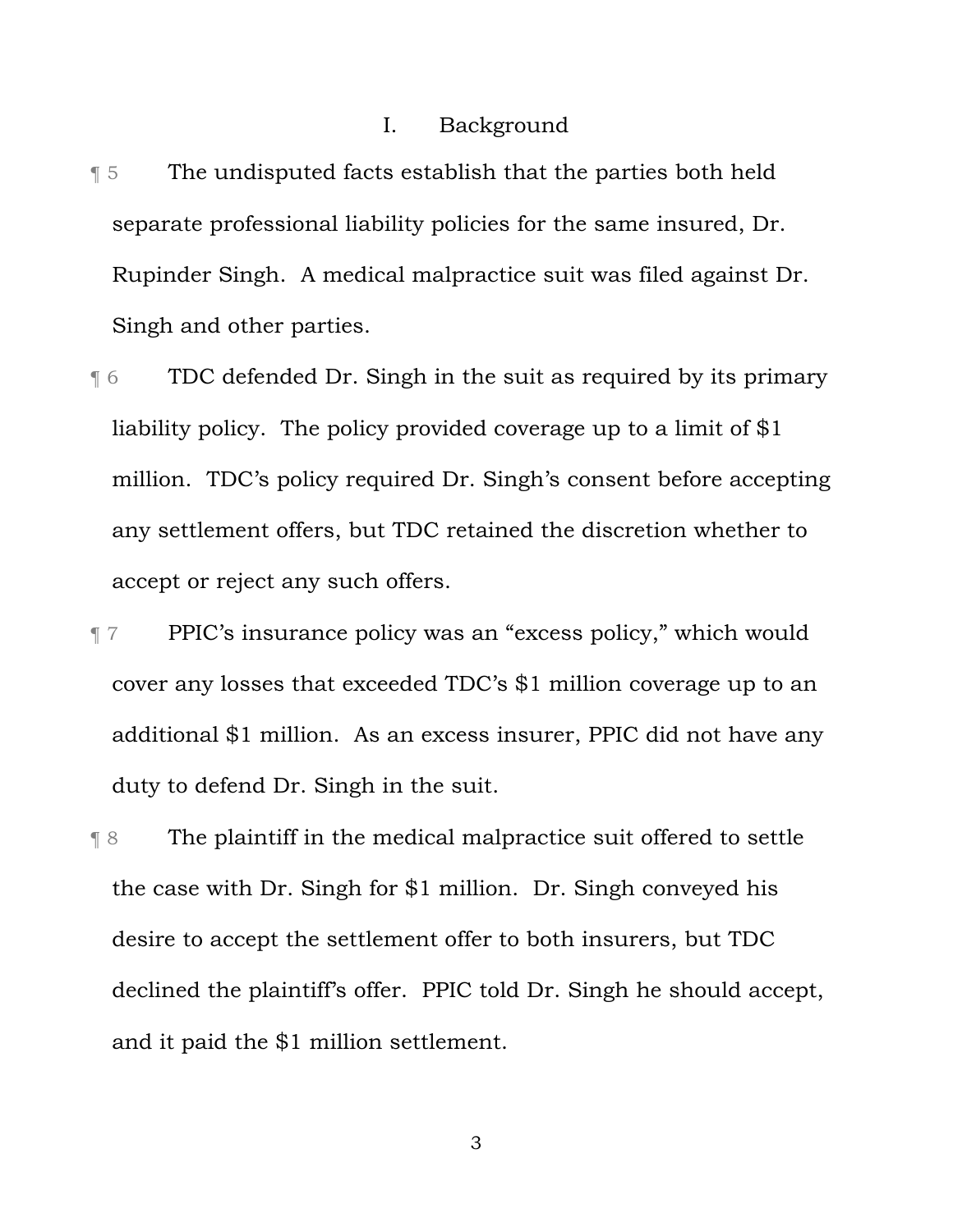¶ 9 PPIC filed a claim for equitable subrogation, seeking payment of the \$1 million from TDC. Both parties filed summary judgment motions. In its motion, PPIC argued that the applicable standard for recovery under equitable subrogation is a five-factor test set forth in *Hicks v. Londre*, 125 P.3d 452, 456 (Colo. 2005). TDC responded that in order to recover under equitable subrogation, PPIC was required to prove that TDC refused to settle in bad faith. In reply, PPIC argued that its claim for equitable subrogation was "not premised on the assertion that it has stepped into the shoes of its insured, Dr. Singh, through its payment of the settlement," and that it was "not required to establish [bad faith]" to recover, relying exclusively on *Unigard Mutual Insurance Co. v. Mission Insurance Co.*, 907 P.2d 94, 99 (Colo. App. 1994), and *Hicks*. The district court applied the *Hicks* factors and found in PPIC's favor without addressing TDC's argument concerning the need to show bad faith. ¶ 10 On appeal, TDC contends that the district court erred as a matter of law. TDC asserts that, under well-established Colorado insurance law, an equitable subrogation claim brought by an excess insurer against the primary insurer to recover the amount paid in settlement can only be derivative ("standing in the shoes") of the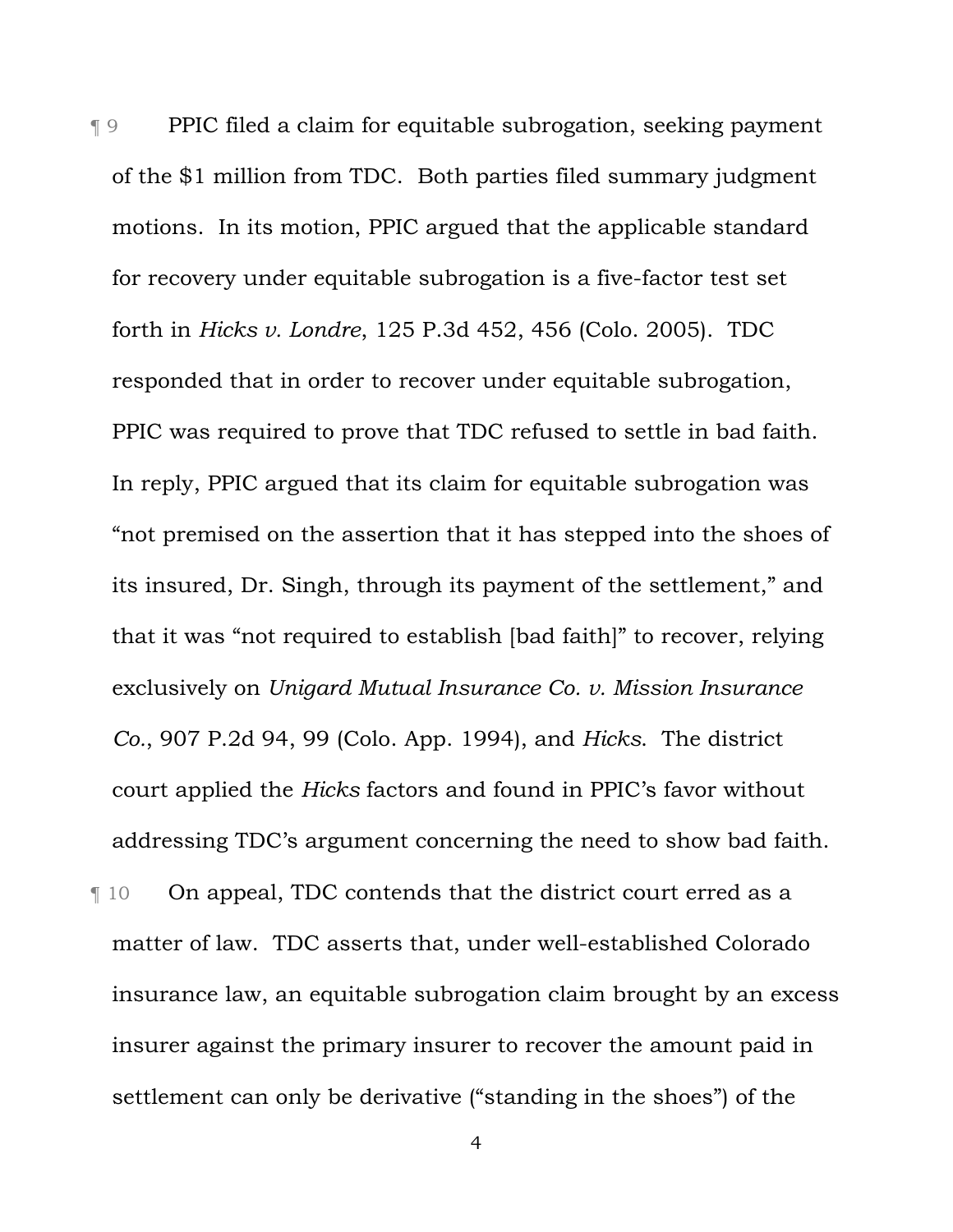insured's rights. Consequently, TDC argues, PPIC's refusal to plead and present evidence that TDC acted in bad faith in declining to settle, under the circumstances here, requires dismissal of PPIC's claim. We agree with TDC.

#### II. Standard of Review

¶ 11 We review an appeal of a summary judgment de novo.

*Edwards v. Bank of Am., N.A.*, 2016 COA 121, ¶ 13. Summary judgment is a drastic remedy that should be granted only when the pleadings and the supporting documents demonstrate that no genuine issue of material fact exists and that the moving party is legally entitled to judgment. *W. Elk Ranch, L.L.C. v. United States*, 65 P.3d 479, 481 (Colo. 2002). The moving party carries the burden to establish the lack of a genuine issue of fact. Any doubts in that regard must be resolved against the moving party. *Bankr. Estate of Morris v. COPIC Ins. Co.*, 192 P.3d 519, 523 (Colo. App. 2008).

¶ 12 An appellate court may "independently review the question of whether the doctrine of equitable subrogation applies to the circumstances." *Hicks*, 125 P.3d at 455.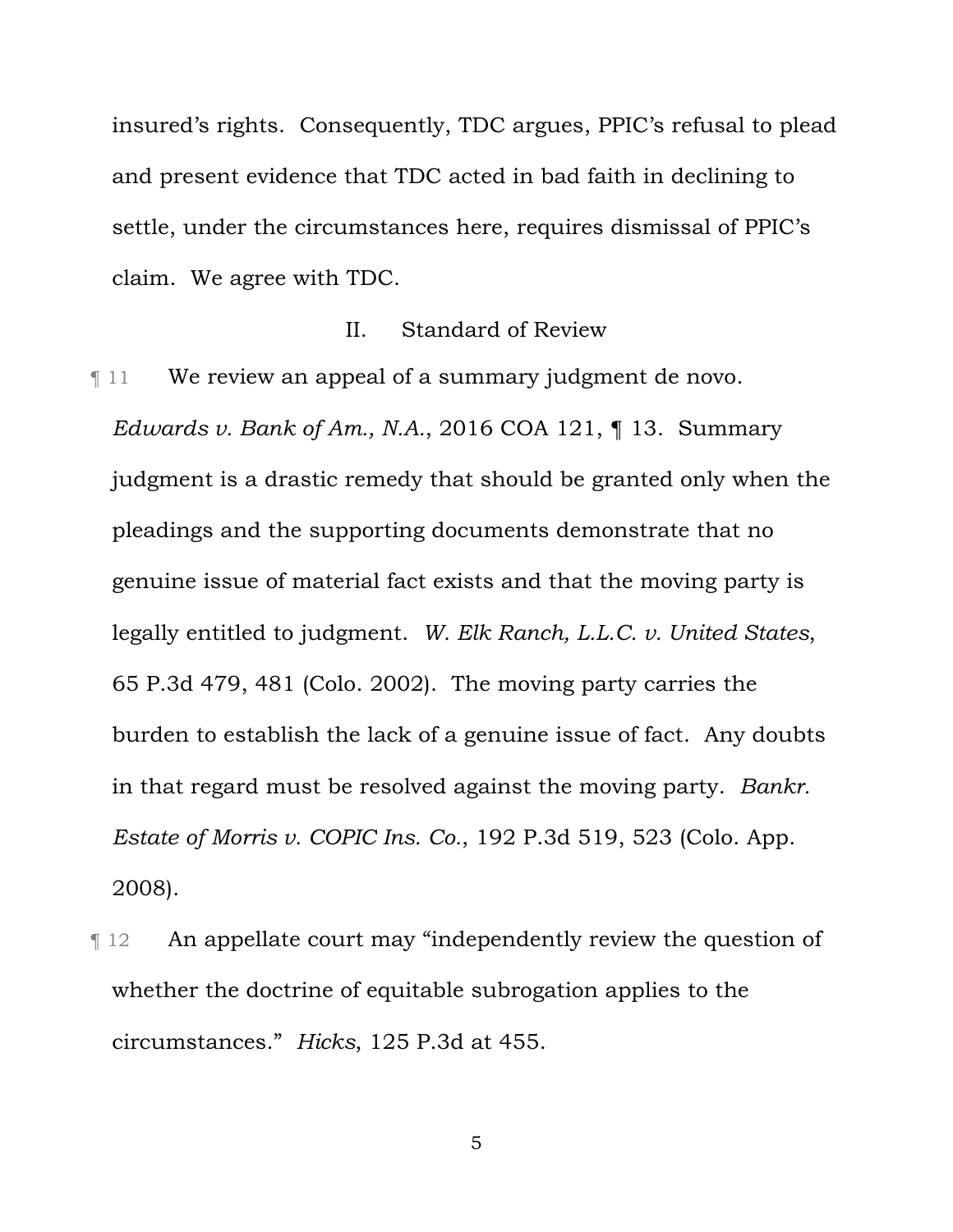#### III. Issue Preservation

**Term 3.13 As a threshold matter, we address and reject PPIC's argument** that TDC did not properly preserve this issue in the district court. TDC argued in opposing PPIC's motion for summary judgment that PPIC was pursuing a novel theory of recovery in the primary/excess insurance coverage context that should be rejected, and that the *Hicks* test has never been applied in this setting to allow an excess carrier to usurp the primary insurer's role without a showing that the primary insurer acted in bad faith. TDC cited several bad faith failure to settle cases, including some arising in the insurance context between excess and primary insurers. So, while the words "step into the shoes of the insured" do not appear in TDC's response, we conclude that the district court was alerted to the issue.

## IV. Analysis

¶ 14 From settled Colorado insurance law, we conclude that an excess carrier asserting an equitable subrogation claim against a primary carrier for failing to settle must plead and prove that the primary insurer's settlement decisions were made in bad faith. Without such an allegation, the claim is not legally viable.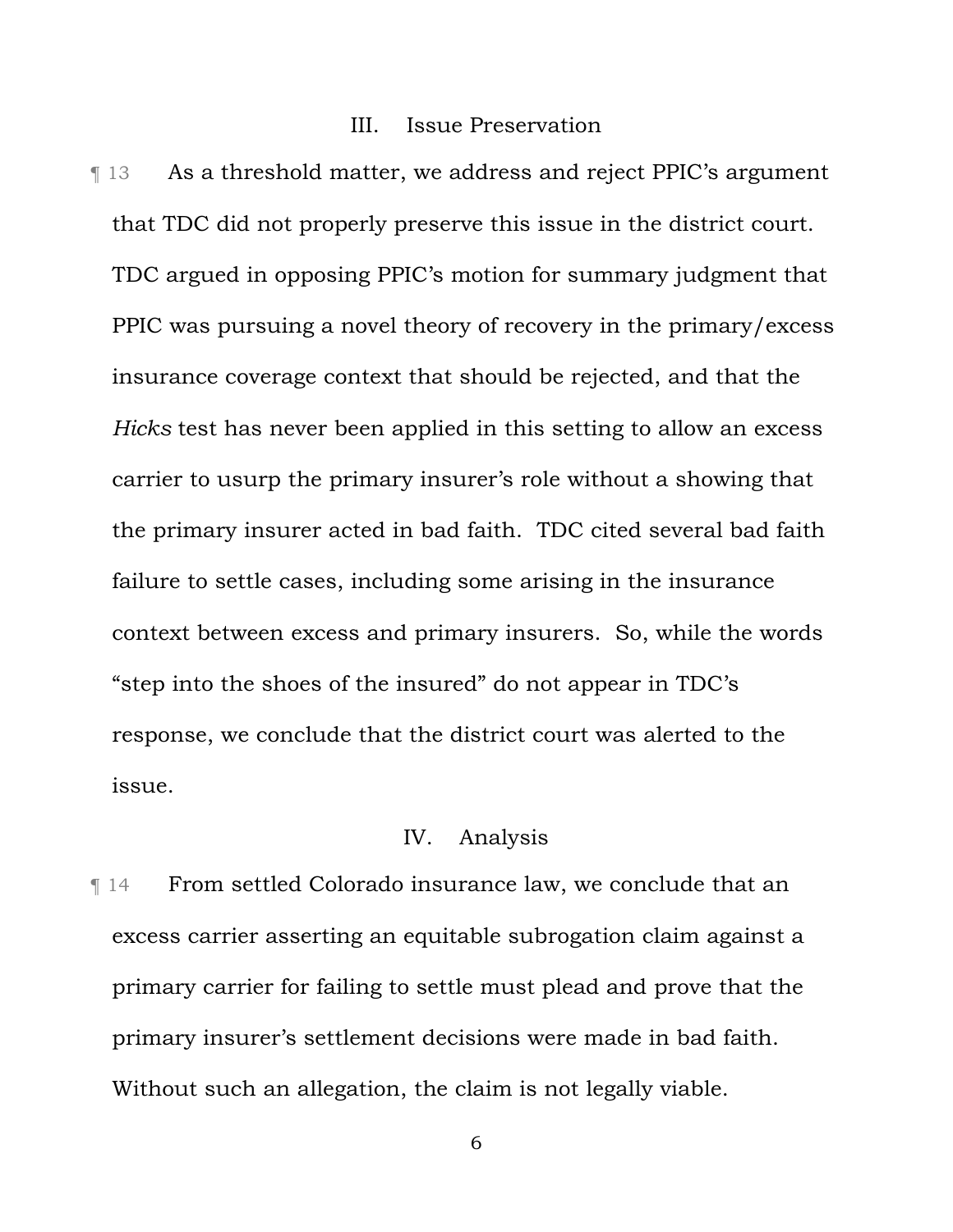# A. In the Context of Colorado Insurance Law, the Claim of Equitable Subrogation Is Identified As Derivative of the Rights of the Insured

¶ 15 Subrogation is "a creature of equity having for its purpose the working out of an equitable adjustment between the parties by securing the ultimate discharge of a debt by the person who in equity and good conscience ought to pay it." *In re Estate of Boyd*, 972 P.2d 1075, 1077 (Colo. App. 1998) (quoting *United Sec. Ins. Co. v. Sciarrota*, 885 P.2d 273, 277 (Colo. App. 1994)); *see Cedar Lane Invs. v. Am. Roofing Supply of Colo. Springs, Inc.*, 919 P.2d 879, 884 (Colo. App. 1996) (Equitable subrogation arises "because it is imposed by courts to prevent unjust enrichment." (quoting 1 Dan B. Dobbs, *Law of Remedies* § 4.3(4), at 606 (2d ed. 1993))).

¶ 16 In insurance cases, equitable subrogation is often used as a loss-shifting mechanism, dependent on the rights, obligations, and duties between the parties as set forth in the insurance policy. Thus, a subrogated insurer has "no greater rights than the insured, for one cannot acquire by subrogation what another, whose rights he or she claims, did not have." *Am. Family Mut. Ins. Co. v. DeWitt*, 218 P.3d 318, 323 (Colo. 2009) (citation omitted); *see Bainbridge, Inc. v. Travelers Cas. Co. of Conn.*, 159 P.3d 748, 751 (Colo. App.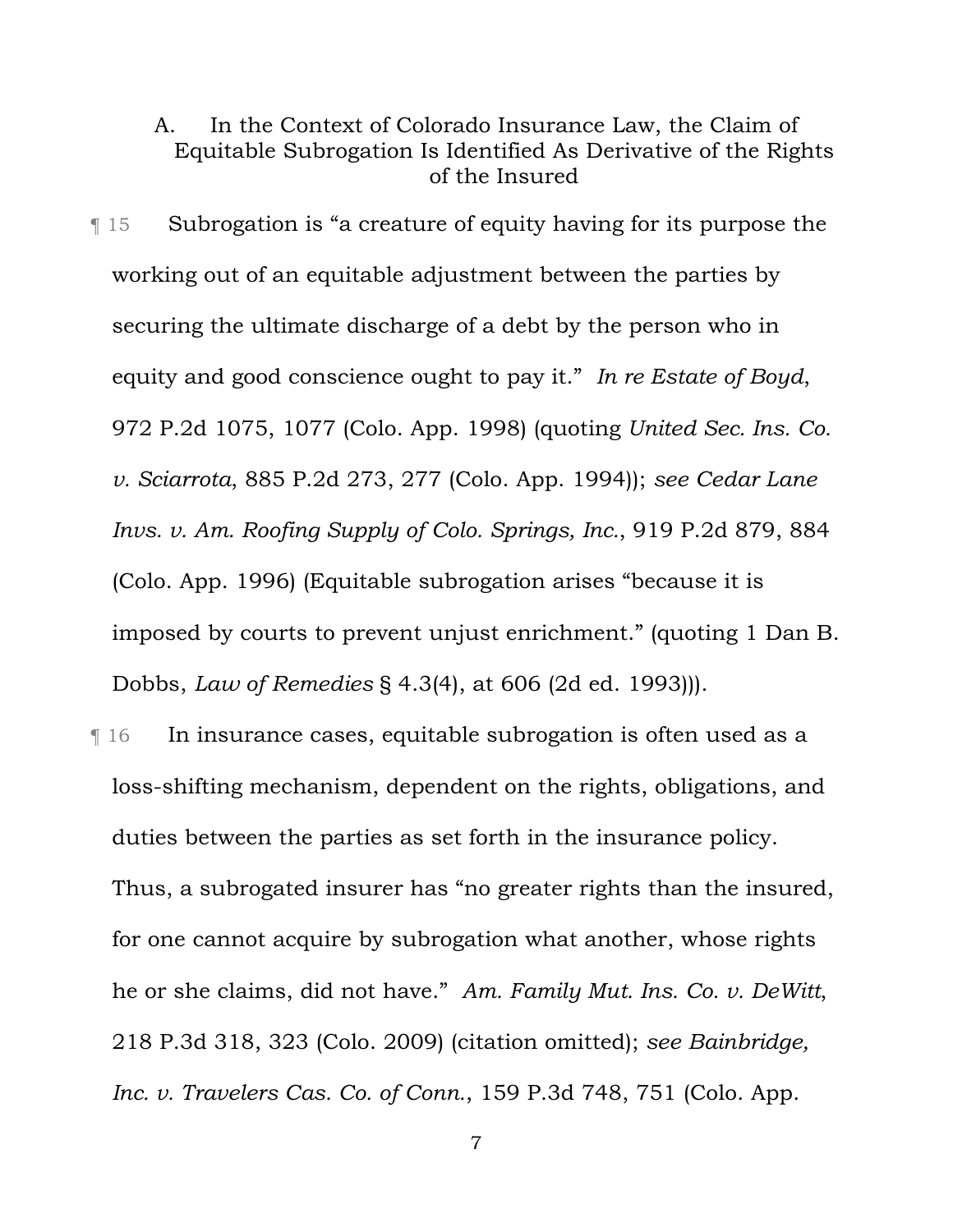2006) ("[T]here must first exist a valid claim, right, or debt in order for another to become subrogated to it."); *Union Ins. Co. v. RCA Corp.*, 724 P.2d 80, 82 (Colo. App. 1986) ("The claim of a subrogee insurance carrier is derivative of the claim of its subrogor insured. Subrogation merely alters the beneficial ownership of the claim, not its identity, and gives the insuror the right to prosecute against responsible third parties whatever rights its insured possesses against them."), *overruled on other grounds by Mile Hi Concrete, Inc. v. Matz*, 842 P.2d 198, 206 n.17 (Colo. 1992).

**Term 17** In the insurance context, regardless of how an insurer obtains ownership of subrogation rights (viz., under contract with the insured or through principles of equity), they are derivative of the rights of the insured. "Once an insurance company enjoys those rights, [it] 'stand[s] in the shoes of the insured' for all legal purposes and may pursue any rights held by the insured subrogor." *DeWitt*, 218 P.3d at 323; *see Cotter Corp. v. Am. Empire Surplus Lines Ins. Co.*, 90 P.3d 814, 834 (Colo. 2004) (by subrogation, a party who discharges another's debt "stands in the shoes" of the subrogor); *United Fire Grp. ex rel. Metamorphosis Salon v. Powers Elec., Inc.*, 240 P.3d 569, 573 (Colo. App. 2010) (same); *Bainbridge*, 159 P.3d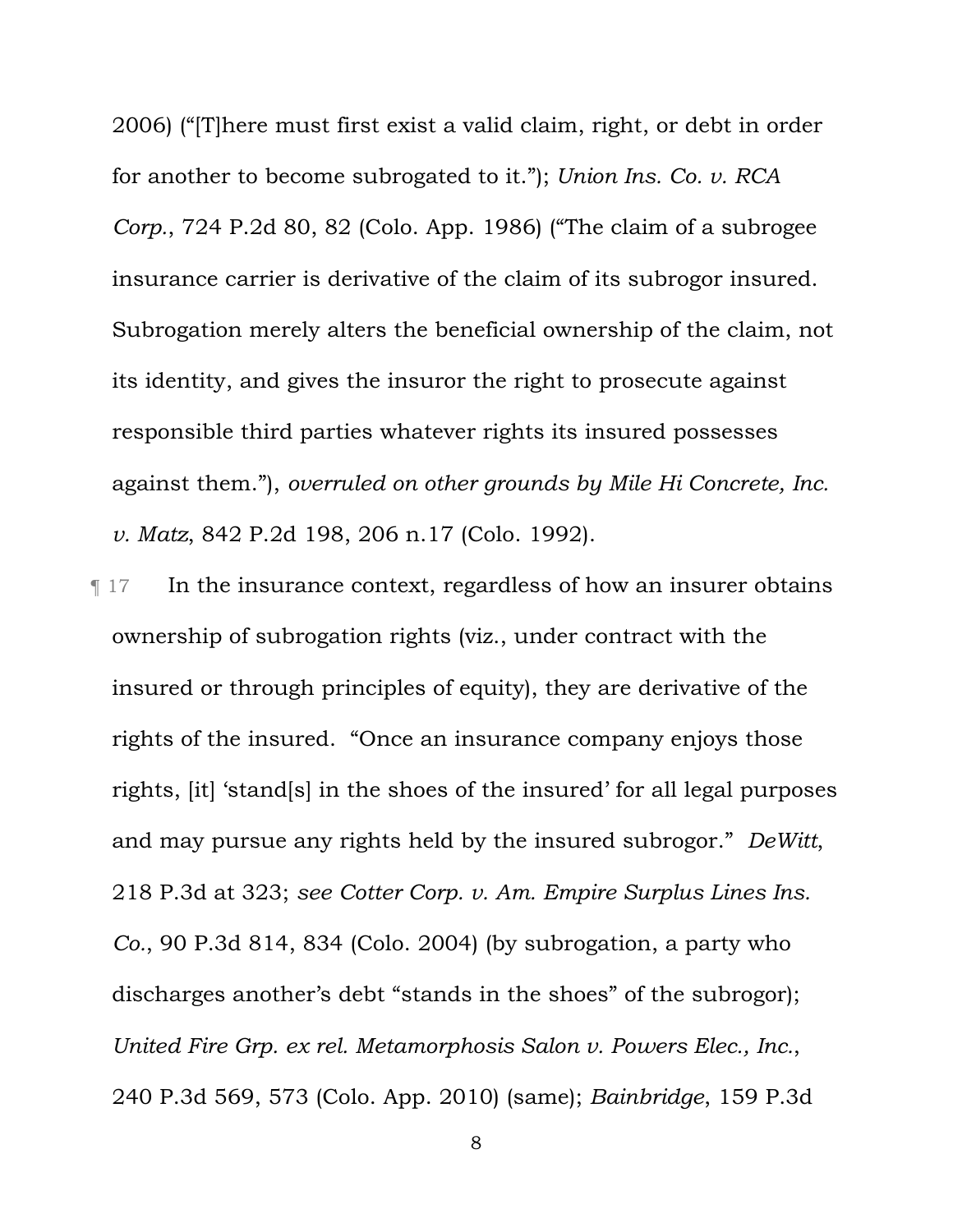at 751; *Wright v. Estate of Valley*, 827 P.2d 579, 582 (Colo. App.

1992); *Union Ins. Co.*, 724 P.2d at 82.

- B. Under Colorado Insurance Law, Any Settlement Obligation Owed by TDC to PPIC Was Defined by TDC's Insurance Policy With Dr. Singh
	- 1. TDC Only Had a Duty to Dr. Singh to Make Reasonable Settlement Decisions
- ¶ 18 Under the terms of an insurance policy, a primary insurer, to the exclusion of the insured, may have complete discretion to accept or reject settlement offers. *See Farmers Grp., Inc. v. Trimble*, 691 P.2d 1138, 1141 (Colo. 1984); *Aetna Cas. & Sur. Co. v. Kornbluth*, 28 Colo. App. 194, 199, 471 P.2d 609, 611 (1970). However, in deciding whether to accept a settlement offer, the insurer must give at least as much consideration to the insured's interests as it does to its own. *See Goodson v. Am. Standard Ins. Co. of Wis.*, 89 P.3d 409, 415 (Colo. 2004).
- ¶ 19 Because of the special nature of insurance contracts, Colorado courts have extended the duty of good faith and fair dealing implied in every bilateral contract to allow an insured to bring a separate tort action for bad faith refusal to settle. *See id.* at 414-15.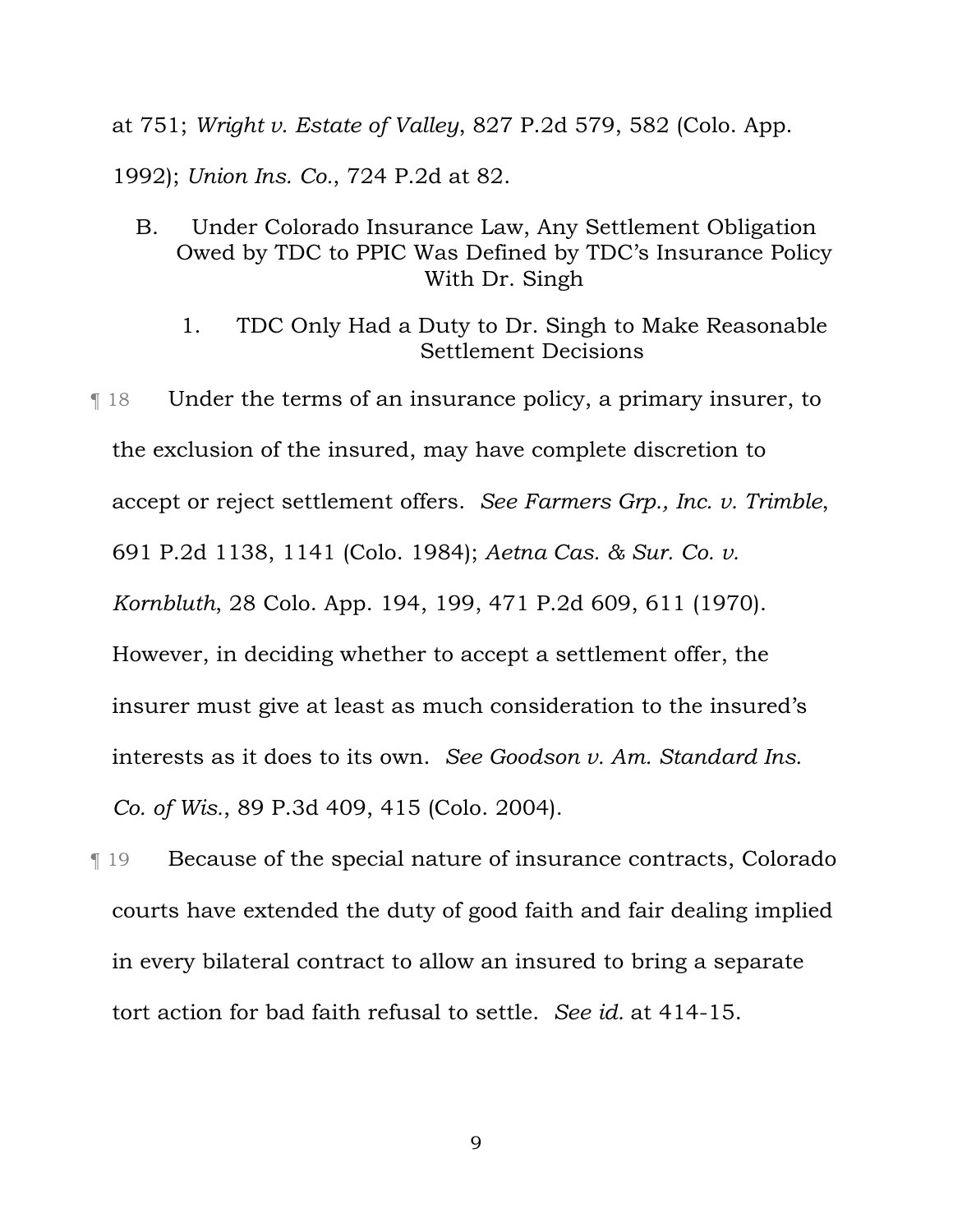¶ 20 Thus, Dr. Singh had a contractual right to bring a tort claim against TDC for breach of the insurance contract for alleged bad faith failure to settle. In that claim, Dr. Singh would be required to prove that TDC acted in bad faith, or "unreasonably under the circumstances." *Am. Family Mut. Ins. Co. v. Allen*, 102 P.3d 333, 342 (Colo. 2004) (quoting *Goodson*, 89 P.3d at 415). Under Dr. Singh's policy, TDC would be liable for any excess damages awarded against Dr. Singh if TDC had unreasonably — that is, in bad faith — refused the \$1 million pretrial settlement offer. *See Lira v. Shelter Ins. Co.*, 903 P.2d 1147, 1149 (Colo. App. 1994), *aff'd*, 913 P.2d 514 (Colo. 1996).

**Term 21** Conversely, Dr. Singh could not recover against TDC for any liability he suffered if TDC's settlement decisions were shown to have been objectively reasonable. *See, e.g.*, *Hazelrigg v. Am. Fid. & Cas. Co.*, 228 F.2d 953, 956 (10th Cir. 1955) (A primary insurer does not guarantee that its decision as to settlement will end advantageously, but it owes to its insured "the duty to exercise an honest discretion at the risk of liability beyond its policy limits."). Premising liability on an insurer's negligence for failure to settle reasonably reflects "the quasi-fiduciary relationship that exists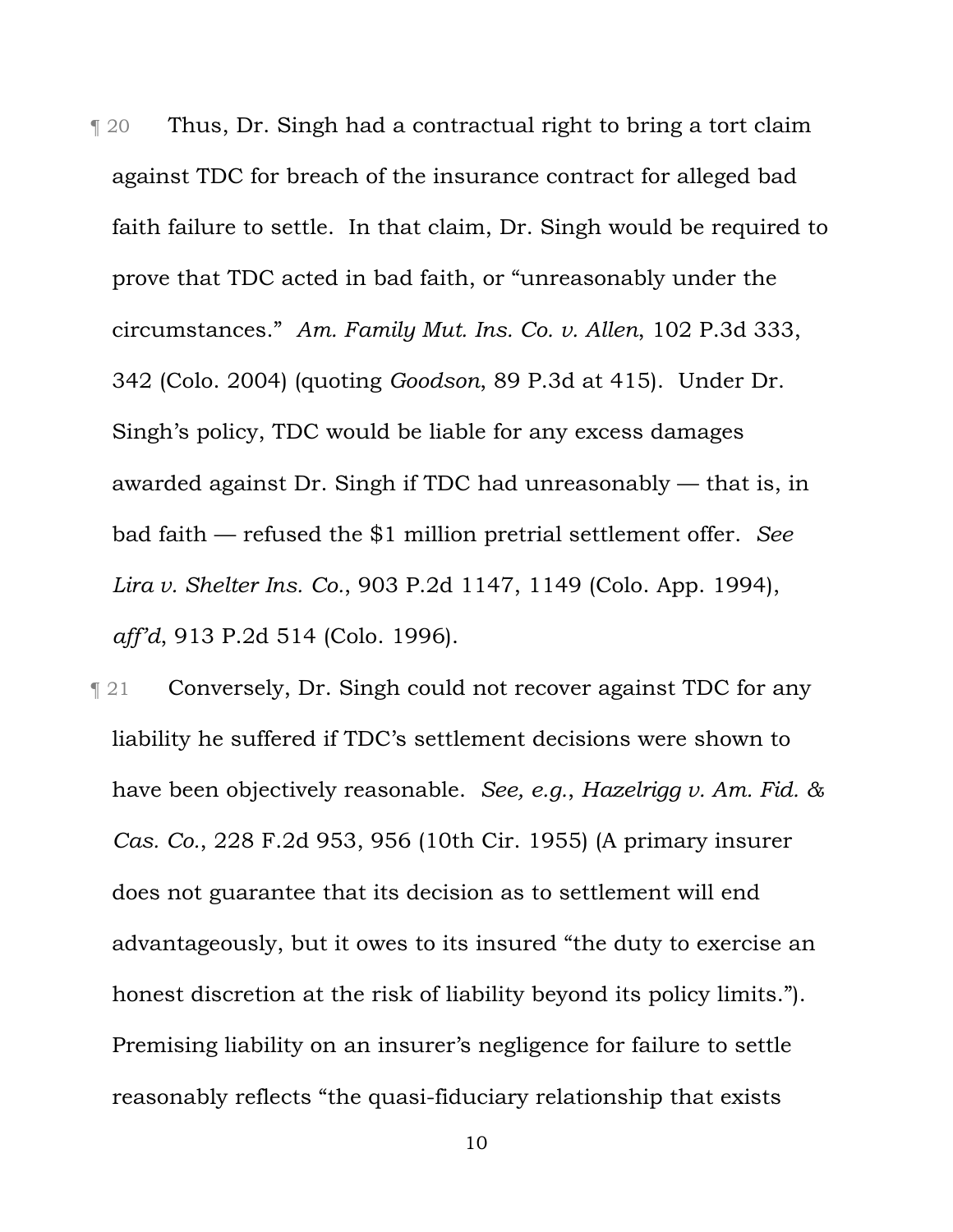between the insurer and the insured by virtue of the insurance contract," *Trimble*, 691 P.2d at 1141, which "necessarily imposes a correlative duty on the part of the insurance company to ascertain all facts" in making a decision to settle. *Kornbluth*, 28 Colo. App. at 199, 471 P.2d at 611.

2. Numerous Other Jurisdictions Allow an Excess Insurer to "Stand in the Shoes of the Insured" to Seek Recovery From the Primary Insurer for Bad Faith Breach of the Duty to Settle Owed to the Insured

**Tellah 22** As the excess carrier, PPIC assumed Dr. Singh's risk of a judgment that exceeded the limits of his policy with TDC. PPIC and Dr. Singh contracted for the possibility of this exposure, but PPIC had no contractual relationship with TDC and, in that regard, no control over TDC's settlement decisions. However, unlike Dr. Singh, PPIC did not have a contract or tort claim against TDC for any bad faith failure to accept the \$1 million settlement offer.

**Term 23** Other jurisdictions, concerned that excess insurers were facing ever-increasing risks of excess verdict amounts without recourse against primary insurers, created a remedy for excess insurers through derivative equitable subrogation. They reasoned that the excess insurer is effectively the insured for the purpose of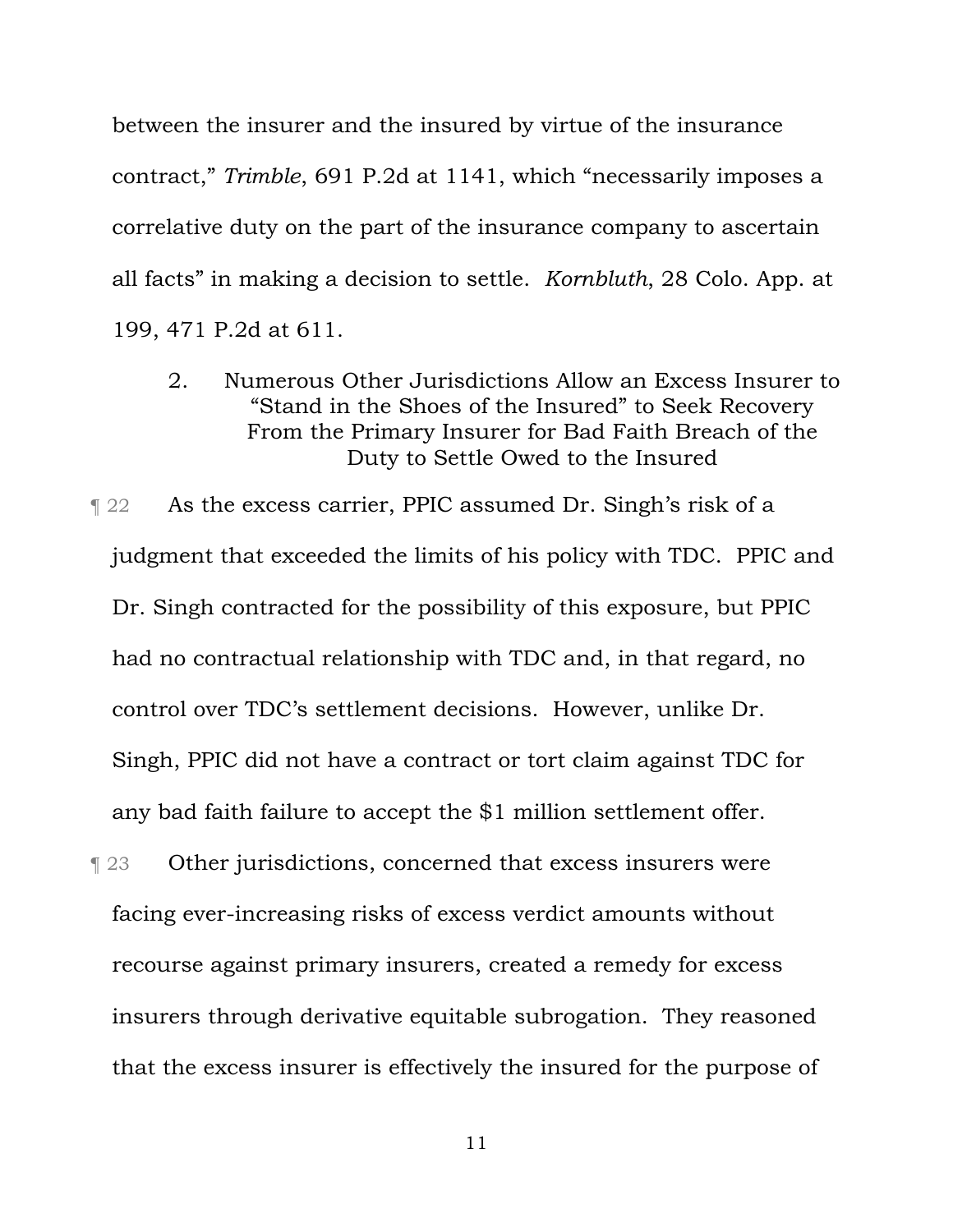any judgment exceeding primary policy limits and, therefore, it should be protected at least to the same extent that the insured is protected by the contractual obligations owed to it by its primary insurer. *See, e.g.*, *Twin City Fire Ins. Co. v. Country Mut. Ins. Co.*, 23 F.3d 1175, 1178 (7th Cir. 1994) (citing cases; the duty that a primary insurer owes an excess insurer is derivative of the primary insurer's duty to the insured); *Great Sw. Fire Ins. Co. v. CNA Ins. Companies*, 547 So. 2d 1339, 1348 (La. Ct. App. 1989) ("[T]he excess insurer . . . stands in the shoes of the insured and should be permitted to assert all claims against the primary insurer which the insured himself could have asserted.").

- **Term 24** As one commentator has explained, regardless of the fact there is no contractual relationship between them, "the primary insurer should be held responsible to the excess for improper failure to settle, since the position of the latter is analogous to that of the insured when only one insurer is involved." Robert E. Keeton, *Insurance Law* § 7.8(d) (1971).
- **Thus, an overwhelming number of courts allow an excess** insurer to be equitably subrogated to the insured's right to seek relief against the primary insurer for bad faith refusal to settle. *See*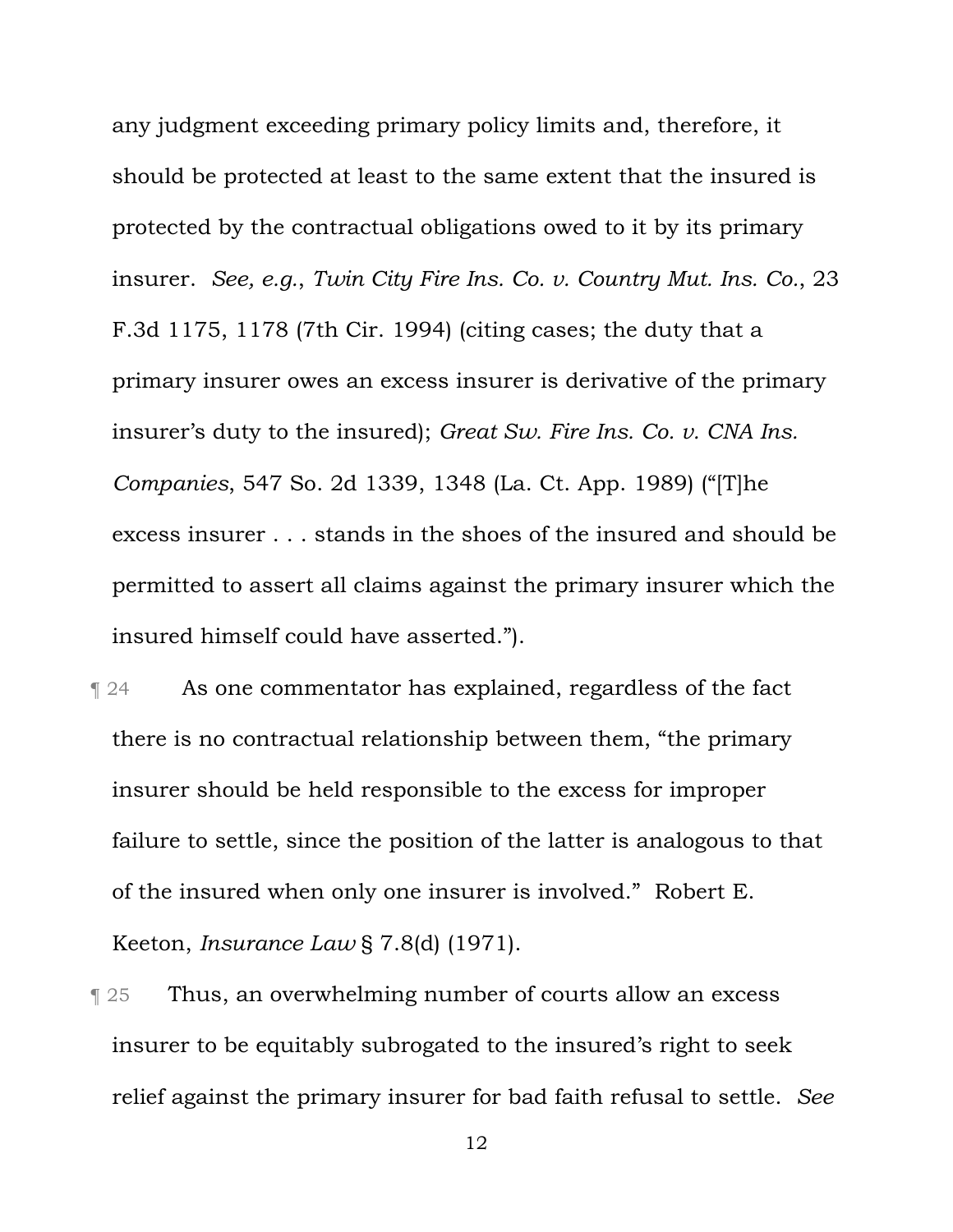*W. Am. Ins. Co. v. RLI Ins. Co.*, 698 F.3d 1069 (8th Cir. 2012); *Nat'l Sur. Corp. v. Hartford Cas. Ins. Co.*, 493 F.3d 752 (6th Cir. 2007) (collecting cases); *Twin City Fire Ins.*, 23 F.3d at 1178; *Hartford Accident & Indem. Co. v. Aetna Cas. & Sur. Co.*, 792 P.2d 749 (Ariz. 1990); *Morrison Assurance Co.*, 600 So. 2d at 1151; *St. Paul Fire & Marine Ins. Co. v. Liberty Mut. Ins. Co.*, 353 P.3d 991 (Haw. 2015); *Scottsdale Ins. Co. v. Addison Ins. Co.*, 448 S.W.3d 818 (Mo. 2014); *Truck Ins. Exch. of Farmers Ins. Grp. v. Century Indem. Co.*, 887 P.2d 455, 460 (Wash. Ct. App. 1995).

- ¶ 26 According to these courts, equitable subrogation in this context works to remedy the situation because the primary insurer's contractual obligation to the common insured "is not reduced merely because of another contract between the insured and its excess insurer." *Peter v. Travelers Ins. Co.*, 375 F. Supp. 1347, 1350 (C.D. Cal. 1974).
- **THPU TDC** asserts, and PPIC does not seem to disagree, that the reasoning of these decisions is sound and fully consistent with wellaccepted principles of Colorado insurance law.

C. The Division in *Unigard* Did Not Recognize an "Independent Equitable Subrogation Claim" and Its Decision is Fully Consistent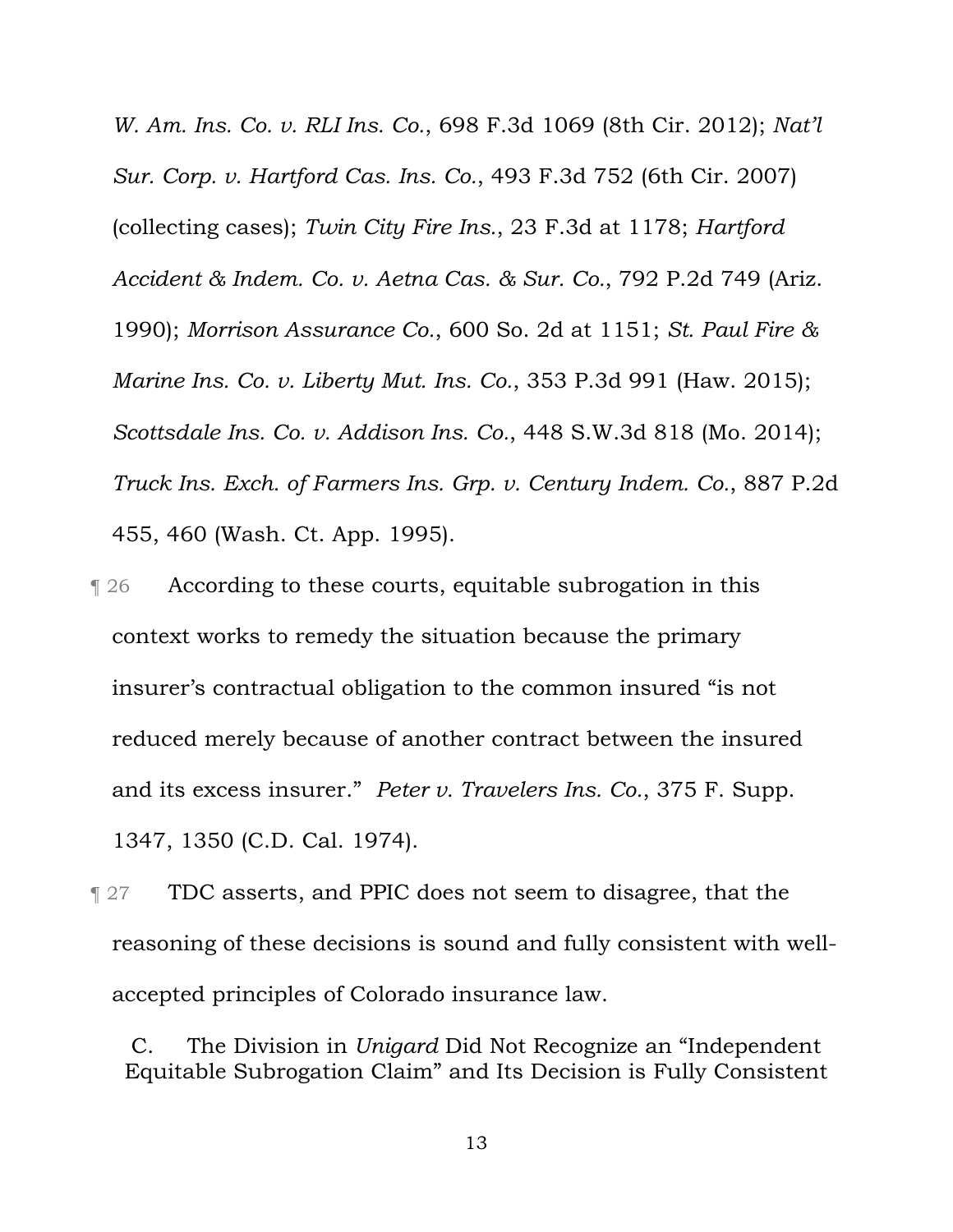with Settled Colorado Law Recognizing Only Derivative Equitable Subrogation in the Insurance Context

- ¶ 28 Nevertheless, PPIC insists that regardless of the viability of a "standing in the shoes" claim, it is not pursuing such a claim. It asserts that it is not seeking equitable subrogation "in the shoes" of Dr. Singh, but an "independent equitable claim" — in which it need only prove that it "equitably should have been paid" by  $TDC - a$ theory recognized, according to PPIC, in *Unigard*, 907 P.2d 94. We disagree.
- ¶ 29 First, the issues presented in this case were not raised in *Unigard*, and the division did not address them. In *Unigard*, both insurers had agreed to settle and had paid differing portions of the settlement amount, which exceeded the limit of the primary coverage. The primary insurer had paid less than the limit of its primary coverage, and the insurers had reserved the right to a judicial determination of what each of them owed. The issue then was whether the primary insurer had to pay back the excess insurer for amounts paid by the excess insurer up to the limit of the primary coverage. Whether Colorado recognized an "independent,"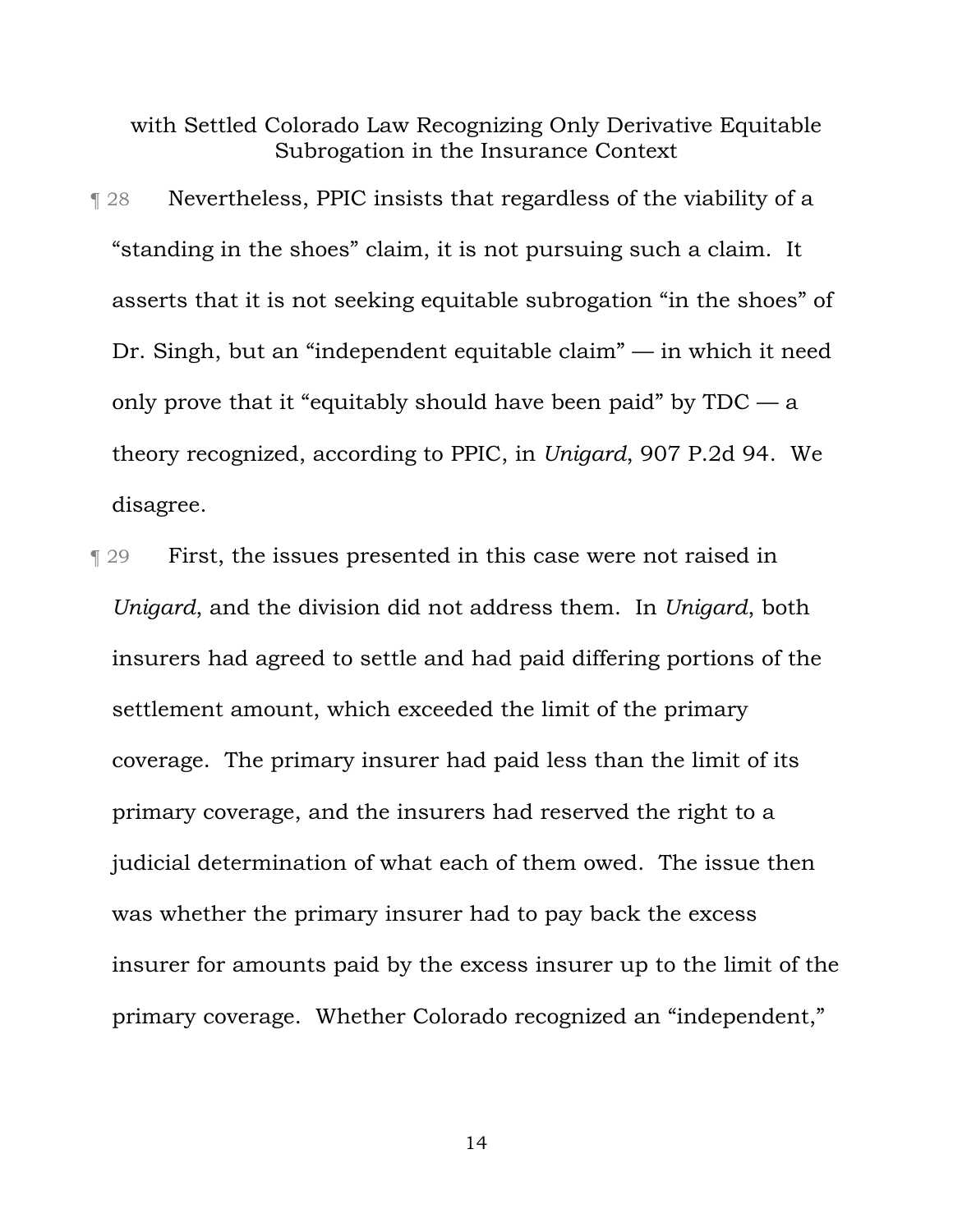or non-derivative, claim of equitable subrogation simply had nothing to do with the case.

¶ 30 Second, the principles of equitable subrogation discussed by *Unigard* must be considered in that context. The division first noted that under contract principles, in some jurisdictions in the circumstances before it, "the excess insurer succeeds, under the excess policy's subrogation provisions, to the insured's contract rights under the primary policy." *Id.* at 99. The Washington and New Mexico cases cited by the division as supporting this theory both addressed the situation where two insurers are battling over whether one of them has an *absolute* obligation to pay, and therefore should reimburse the other. And, the decisions turned on the terms of the primary policies. *See State Farm Mut. Auto. Ins. Co. v. Found. Reserve Ins. Co.*, 431 P.2d 737, 741-42 (N.M. 1967) ("Plaintiff had a right of subrogation against defendant by contract."); *Millers Cas. Ins. Co., of Tex. v. Briggs*, 665 P.2d 887, 890 (Wash. 1983) (subrogating excess insurer to the primary insurer based on "the terms of its policy and under general principles").

¶ 31 The *Unigard* division also noted a theory used in other jurisdictions "that equity will create a subrogation right in the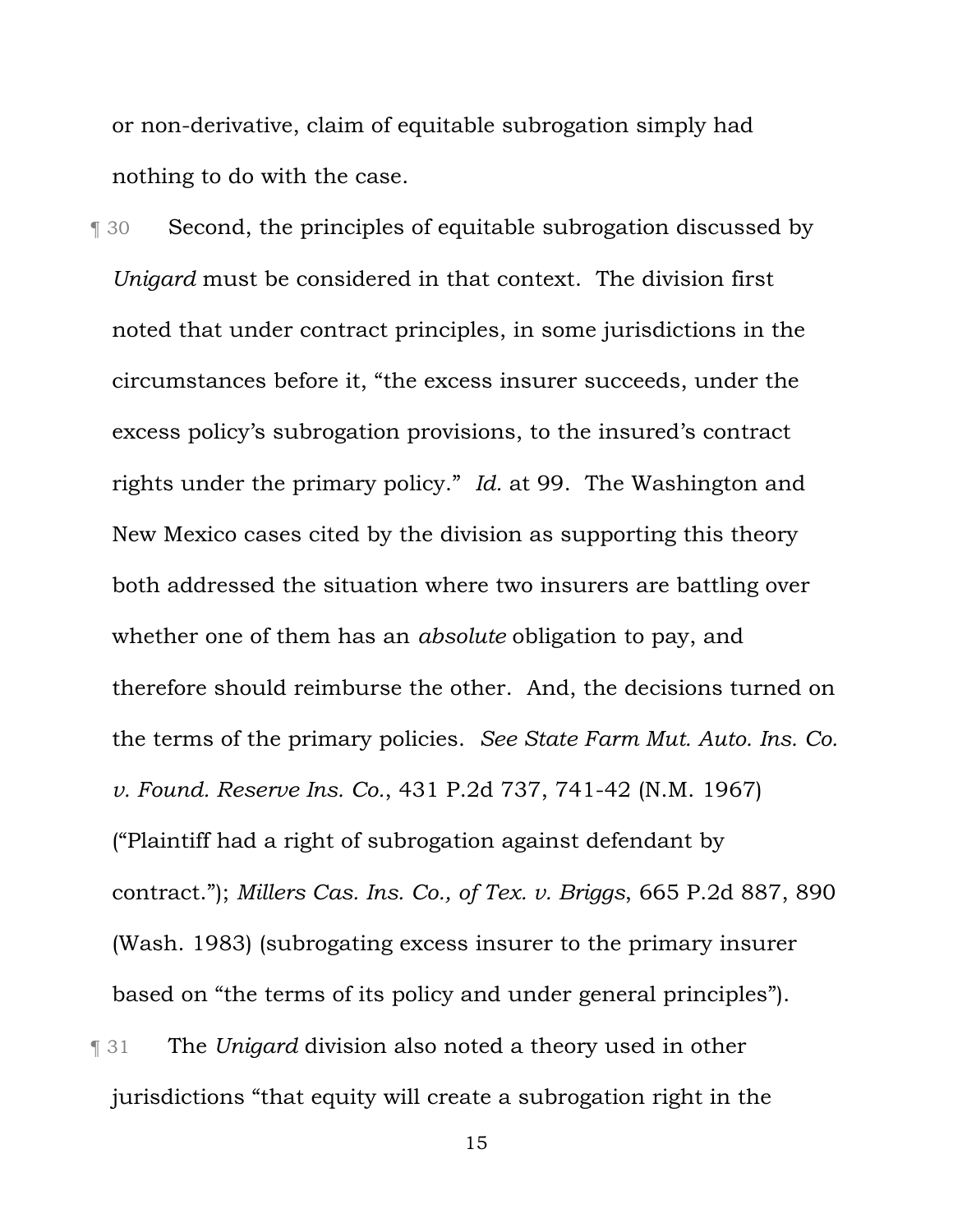excess insurer because of that insurer's payment of an obligation that equitably should have been paid by the primary insurer." 907 P.2d at 99.The Pennsylvania case cited for the "equitably should have been paid" formulation also concerned a nondiscretionary obligation of the primary — to defend a claim — and turned on the terms of the primary policy. *See F.B. Washburn Candy Corp. v. Fireman's Fund*, 541 A.2d 771, 774 (Pa. Super. Ct. 1988). Moreover, the *F.B. Washburn* court itself based its decision on derivative equitable subrogation principles to determine whether an excess insurer could recover:

> "It has often been said that the equitable doctrine of subrogation places the subrogee in the precise position of the one to whose rights and disabilities he is subrogated." Based on this principle, we are of the opinion that [the excess insurer and subrogee] *stands in the same place* as [the insured] . . . .

*Id.* (emphasis added) (quoting *Allstate Ins. Co. v. Clarke*, 527 A.2d

1021, 1024 (Pa. Super. Ct. 1987)).

¶ 32 Thus, fairly read, *Unigard* is fully consistent with our interpretation of fundamental principles of Colorado insurance law that any subrogation rights sought by an excess insurer in the settlement context are derivative of the insured's as set forth by the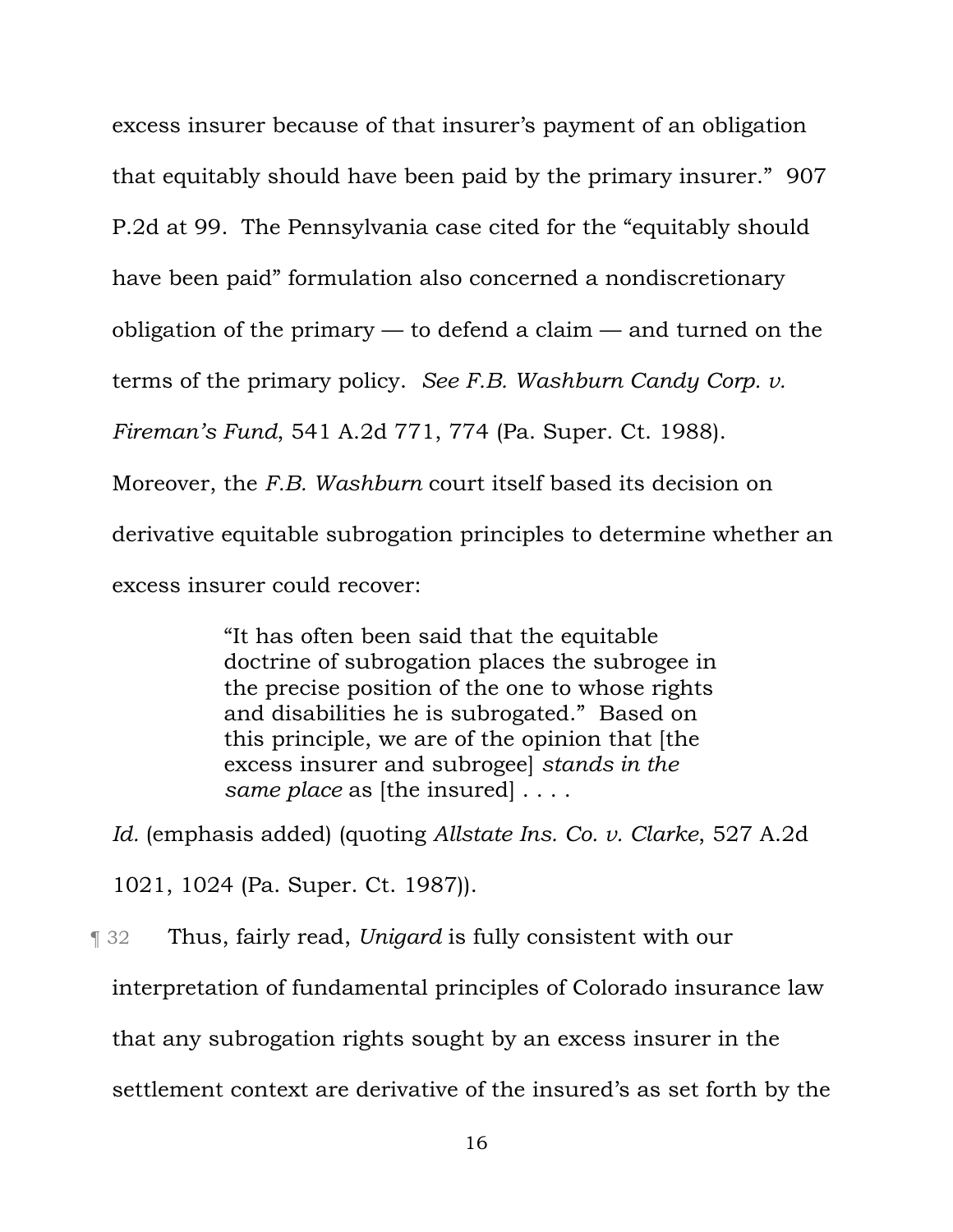primary insurance policy's terms. We simply do not read *Unigard* as implying that the rights of the insured under the primary policy are irrelevant. To the contrary, liability under either theory discussed in *Unigard* turned on the obligations imposed by the primary policy. And, the division observed that the debtor was asserting "a *contract* claim, based on the terms of the [primary] policy, that otherwise could have been enforced by [the insured]." *Unigard*, 907 P.2d at 99.

D. Under the Insurance Policy, TDC's Legal Obligation Was to Make Reasonable Settlement Decisions; Equity Will Not Require TDC to Pay Something It Was Otherwise Not Legally Obligated to Pay

¶ 33 Whether derivatively based or not, an equitable subrogation claim allows for recovery only against obligated parties. Conversely, equity will not impose on someone an obligation not otherwise required by law. *See, e.g.*, *Blue Cross of W. N.Y. v. Bukulmez*, 736 P.2d 834, 840 (Colo. 1987); *see also In re Masonite Corp. Hardboard Siding Prods. Liab. Litig.*, 21 F. Supp. 2d 593, 607 (E.D. La. 1998) (Equitable subrogation "is not an unchecked principle of conscience that allows recovery whenever it seems fair or right to make the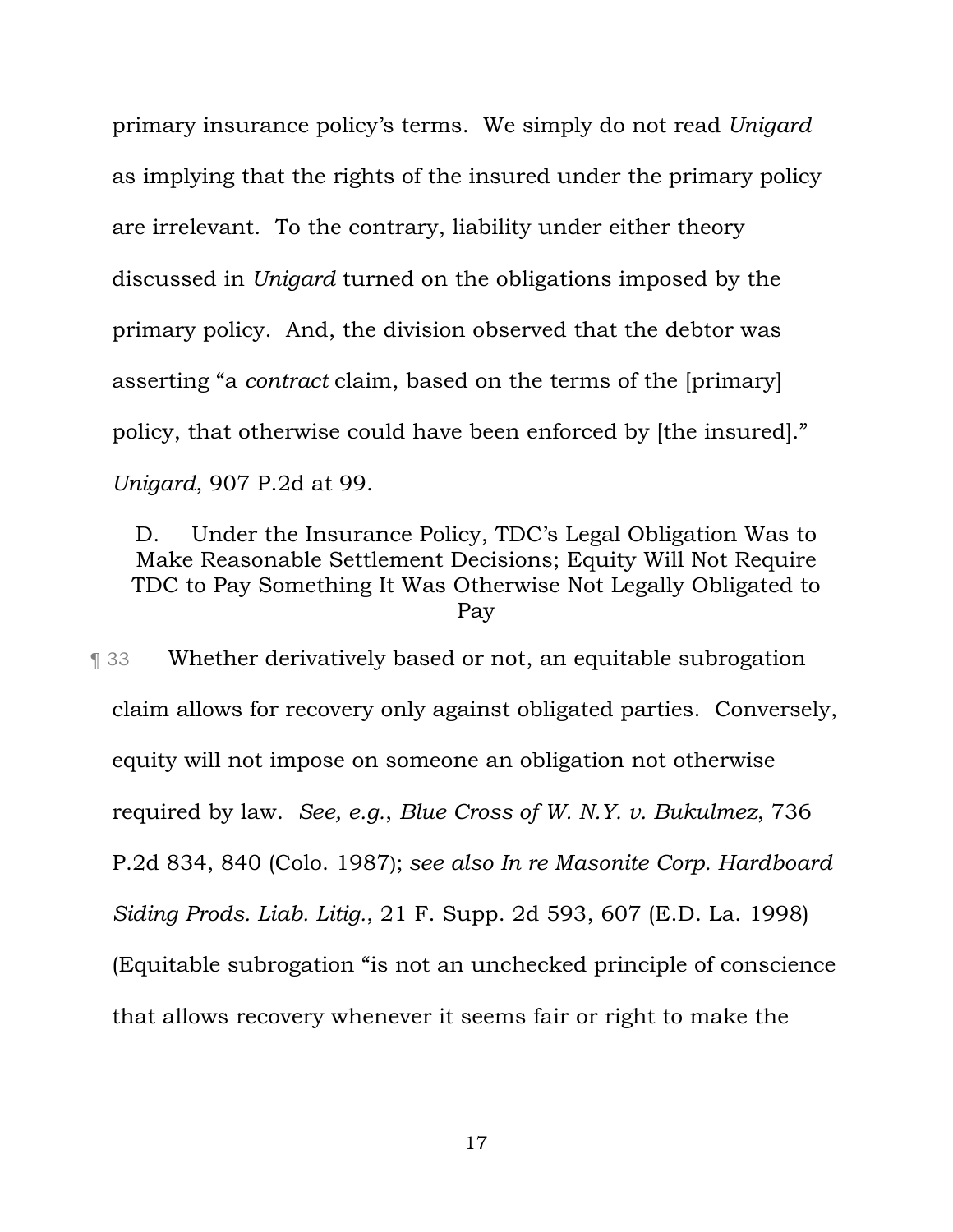defendant pay for the subrogor's losses that defendant is not legally obligated to pay.").

**Term 34** As discussed above, in the insurance context, whether an insurer is legally obligated depends on the terms of the insurance policy and the relationship between or among the parties to that policy. *See DeWitt*, 218 P.3d at 323; *Bainbridge*, 159 P.3d at 751; *Union Ins. Co.*, 724 P.2d at 82. In this case, TDC's settlement obligation was defined by its contract with Dr. Singh. TDC bargained for the discretion to settle, subject only to the legally imposed obligation of good faith, and that bargained-for discretionary obligation was the only potential source of any obligation TDC had to settle. *See Hazelrigg*, 228 F.2d at 957 (A primary insurer "is not required to prophesy or foretell the results of litigation at its peril. If it acts in good faith and without negligence in refusing the proffered settlement, it has fulfilled its duty to its insured, and those in privity with it.").

¶ 35 Absent a showing that a contractual provision violates public policy, equity should not be employed to defeat a party's bargainedfor contractual rights. *See Dover Assocs. Joint Venture v. Ingram*, 768 A.2d 971, 974 (Del. Ch. 2000). That seems to be particularly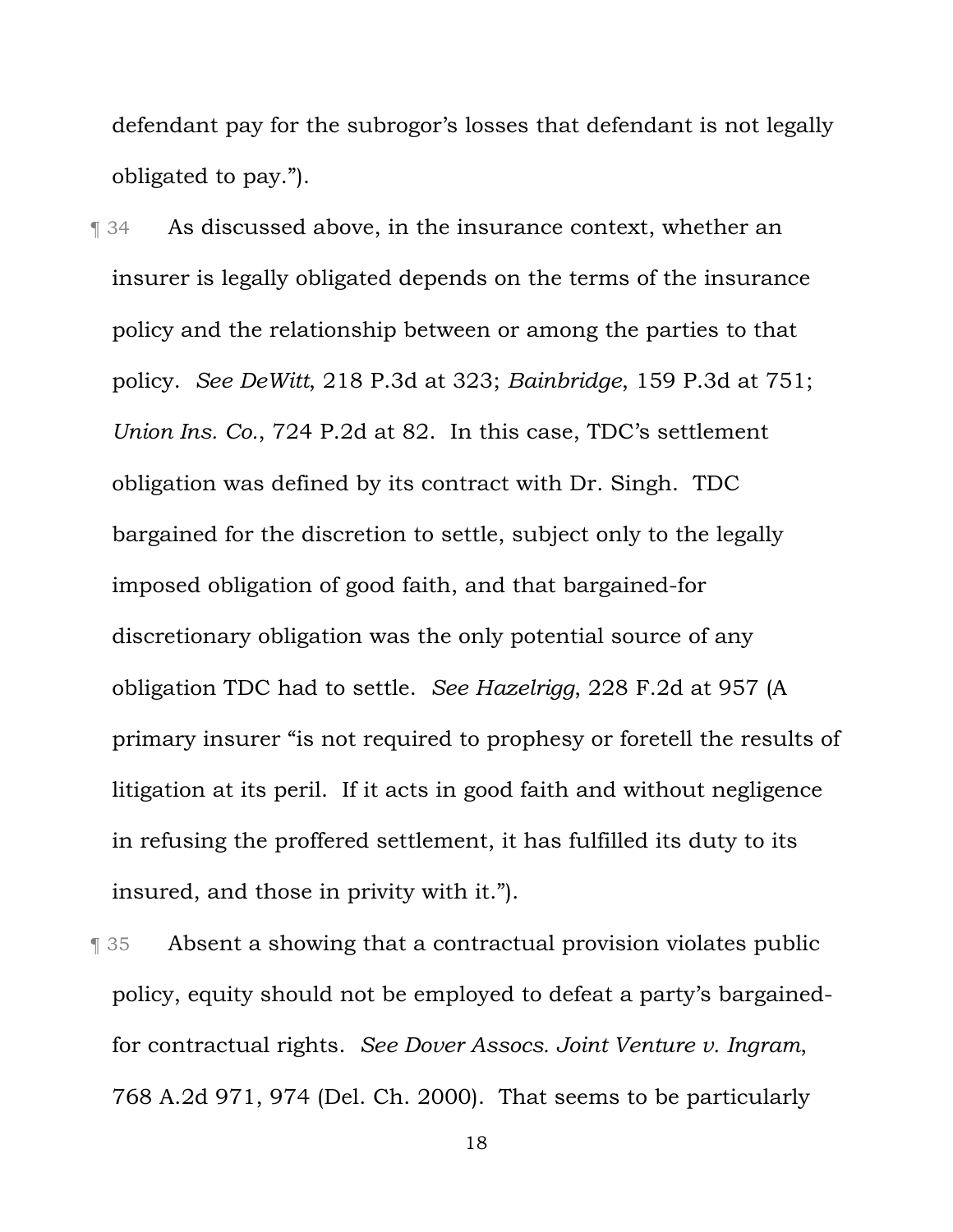so when a primary insurer is being sued by another entity with which it has no contractual relationship, to which it owes no independent obligation imposed by law (as PPIC concedes), and whose actions it has no ability to control. As TDC points out, it is inequitable to allow an excess carrier to nullify the primary insurer's contractual right merely because the excess insurer disagrees with the primary insurer over the risk of exposure.

¶ 36 Indeed, PPIC presents no good reason for ignoring the parties' rights under the insurance contract. To the contrary, if PPIC were allowed to seek recovery without a showing that TDC acted in bad faith in ordinary circumstances such as alleged here, an excess carrier could accept a pretrial settlement offer within the primary insurer's policy limits, knowing it could collect reimbursement from the primary carrier for whatever settlement amount it, as the "equitable subrogee," paid. This outcome would occur regardless of whether the primary carrier had fulfilled its contractual duty to its insured to make settlement decisions reasonably and in good faith. Were we to accept PPIC's argument that equitable subrogation applies where the excess insurer shows merely that it "had a reasonable, good faith belief that it should make the payment to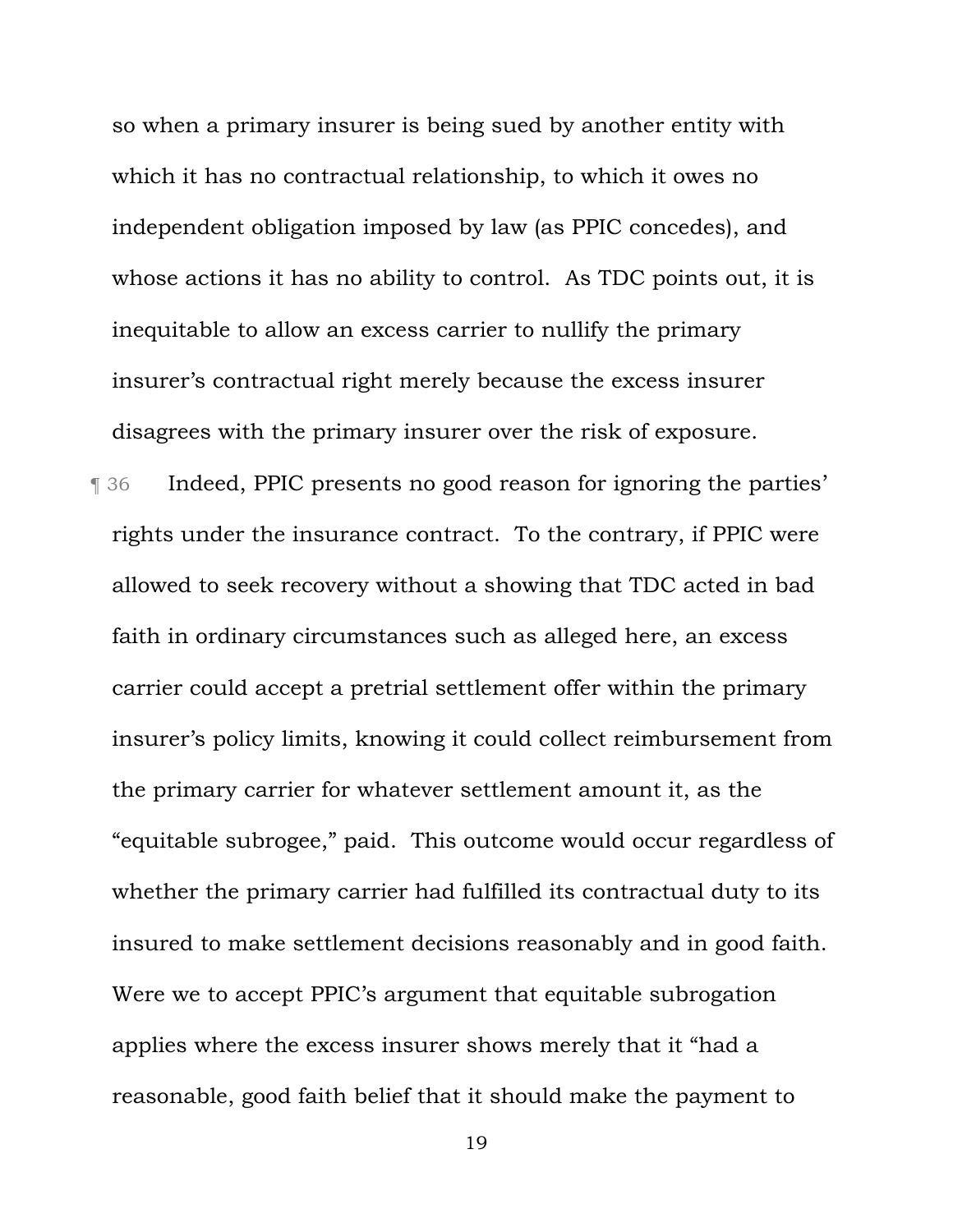settle the claim," we would subvert a primary insurer's contractual right to control the insured's case by effectively giving control of settlement decisions to the excess insurer. That would incentivize excess carriers to settle claims within primary policy limits without regard to damages or liability, and with no risk to them.

E. As Applied to Equitable Subrogation Claims in the Insurance Context, the *Hicks* Factors Are, At Best, Incomplete

¶ 37 In *Hicks v. Londre*, the court set forth specific requirements for allowing equitable subrogation in mortgage/lien cases.1 Although, at PPIC's urging, the district court analyzed PPIC's equitable subrogation claim under these factors, we conclude that they have limited relevance in the context of Colorado insurance law. The *Hicks* factors were expressly tailored to the situation in that case, where a creditor was seeking to leapfrog another creditor in priority vis-a-vis the debtor's real property because it had paid the mortgagor's obligations to the primary and secondary creditors.

l

<sup>&</sup>lt;sup>1</sup> Those factors are: (1) the subrogee made the payment to protect his or her own interest; (2) the subrogee did not act as a volunteer; (3) the subrogee was not primarily liable for the debt paid; (4) the subrogee paid off the entire encumbrance; and (5) subrogation would not work any injustice to the rights of the junior lienholder. *Hicks v. Londre*, 125 P.3d 452, 456 (Colo. 2005).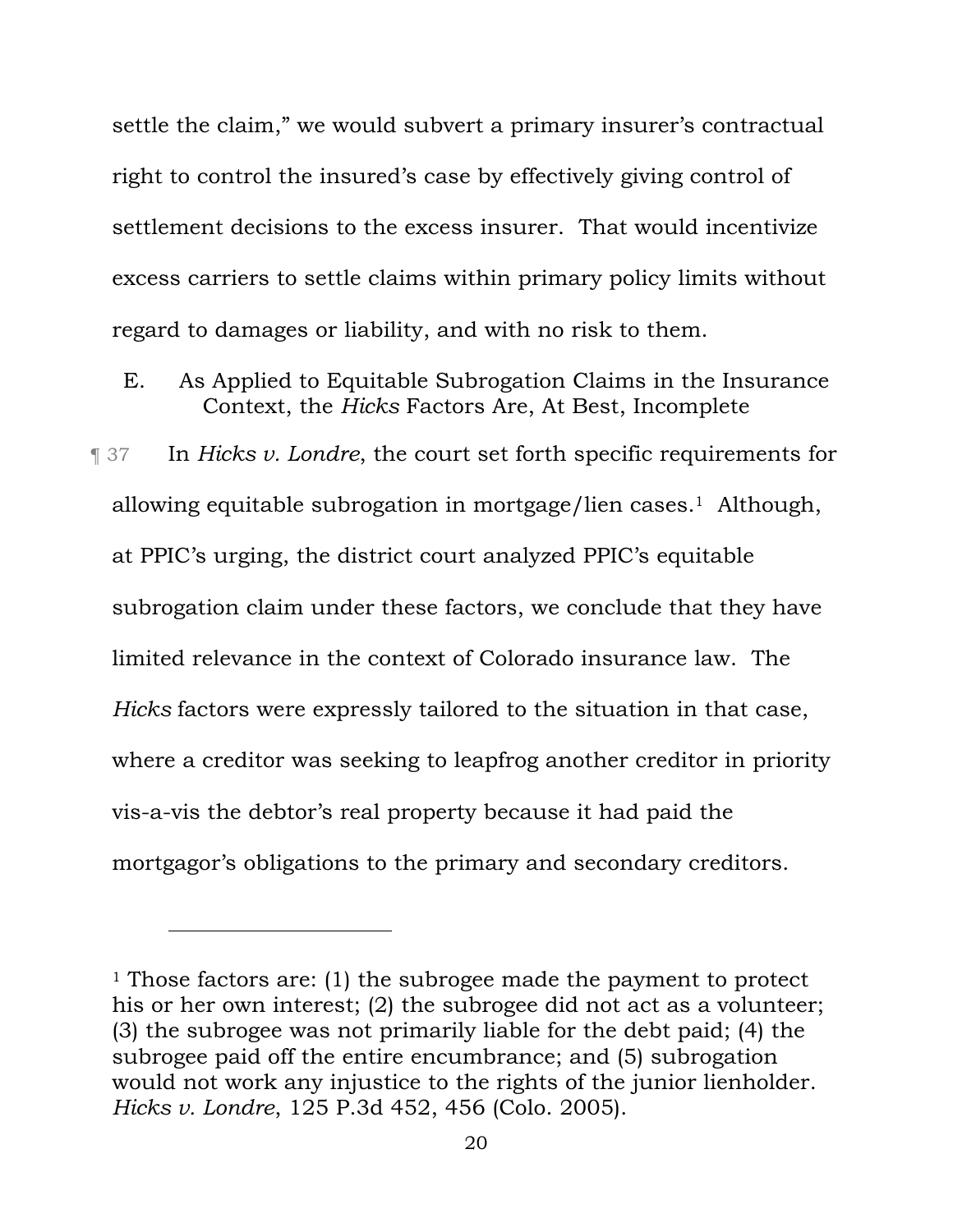But, what is "inequitable" in the insurance context is, as discussed, tied to the insurance policy. *See generally DeWitt*, 218 P.3d at 323; *Unigard*, 907 P.2d at 99. Importing into insurance cases the requirements of equitable subrogation used in lien cases seems like forcing the proverbial square peg into a round hole.

¶ 38 Moreover, as our supreme court has noted, "the roots of equitable subrogation lie in the concept of remedying a mistake." *Joondeph v. Hicks*, 235 P.3d 303, 307 (Colo. 2010). Applying the *Hicks* factors overlooks the central "mistake" in this context whether a primary insurer's failure to settle was in bad faith. Without that, there would be no wrong or mistake for equity to remedy. *See Steiger v. Burroughs*, 878 P.2d 131, 135 (Colo. App. 1994); *Fed. Deposit Ins. Corp. v. Mars*, 821 P.2d 826, 832 (Colo. App. 1991).

F. PPIC Was Required to Plead and Prove That TDC's Refusal to Accept the \$1 Million Offer of Settlement Was Made in Bad Faith ¶ 39 We hold that in the insurance context, Colorado law recognizes equitable subrogation only as a derivative right dependent on the obligations of the insurance contract. Consequently, PPIC could assert an equitable subrogation claim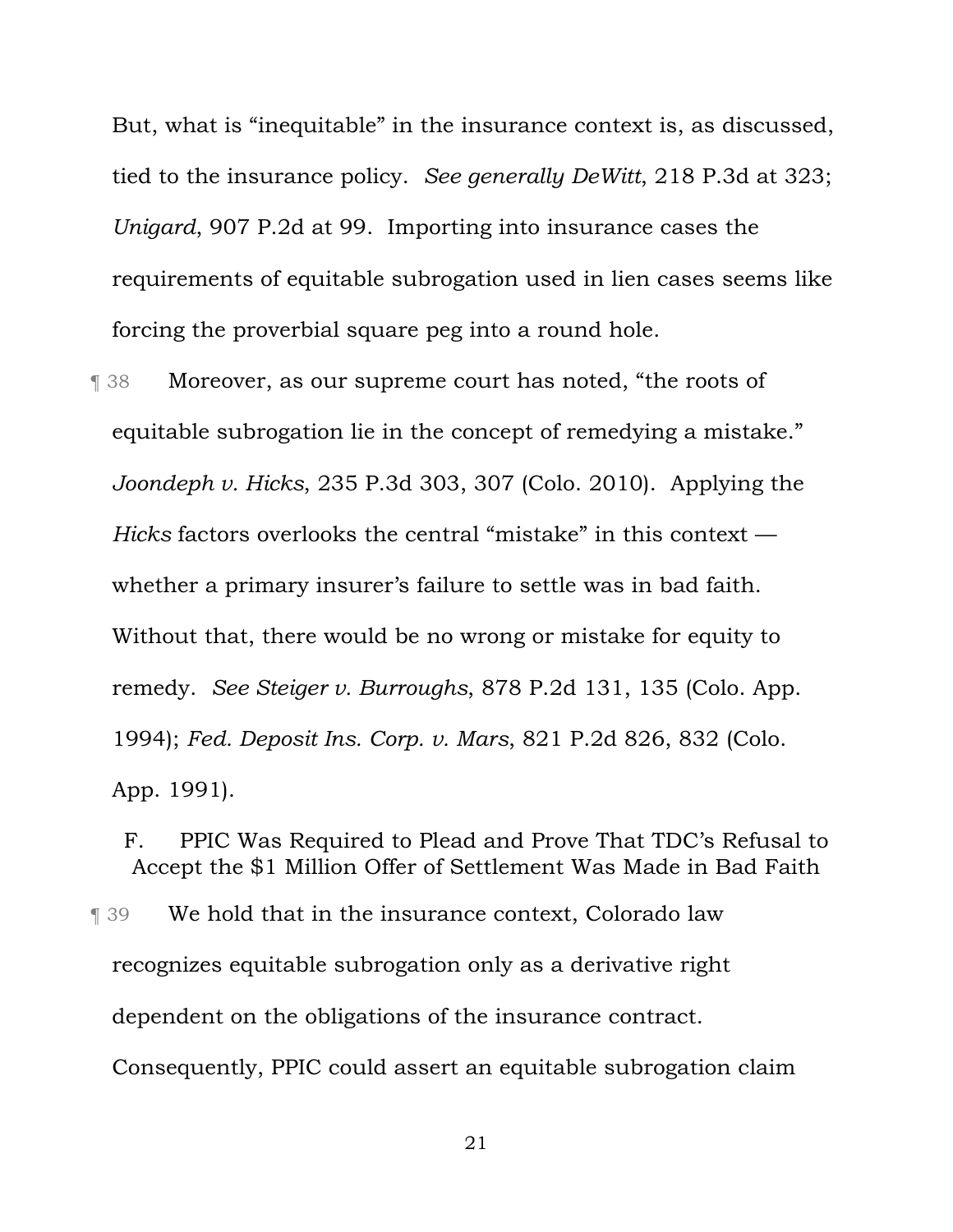against TDC only to the extent of Dr. Singh's rights under his insurance contract with TDC, which only obliged TDC to exercise its discretion to settle reasonably under the circumstances. *Goodson*, 89 P.3d at 415.

¶ 40 However, in concluding that PPIC must plead and prove that TDC acted in bad faith, we reject TDC's proposed two-part bad faith test, as set forth in *Continental Casualty Co. v. Reserve Insurance Co.*, 238 N.W.2d 862 (Minn. 1976), that would also require proof of the insured's liability. Under Colorado law, "[t]he basis for tort liability is the insurer's conduct in unreasonably refusing to pay a claim and failing to act in good faith, not the insured's ultimate financial liability." *Goodson*, 89 P.3d at 414; *see Travelers Ins. Co. v. Savio*, 706 P.2d 1258, 1270 (Colo. 1985) ("[B]ad faith depends on the conduct of the insurer regardless of the ultimate resolution of the underlying compensation claim.").

### V. Disposition

¶ 41 PPIC argued in its reply brief in support of its summary judgment motion that its claim

> is premised on the general equitable remedy of equitable subrogation, as fleshed out in the *Hicks* standard. It is *not* premised on the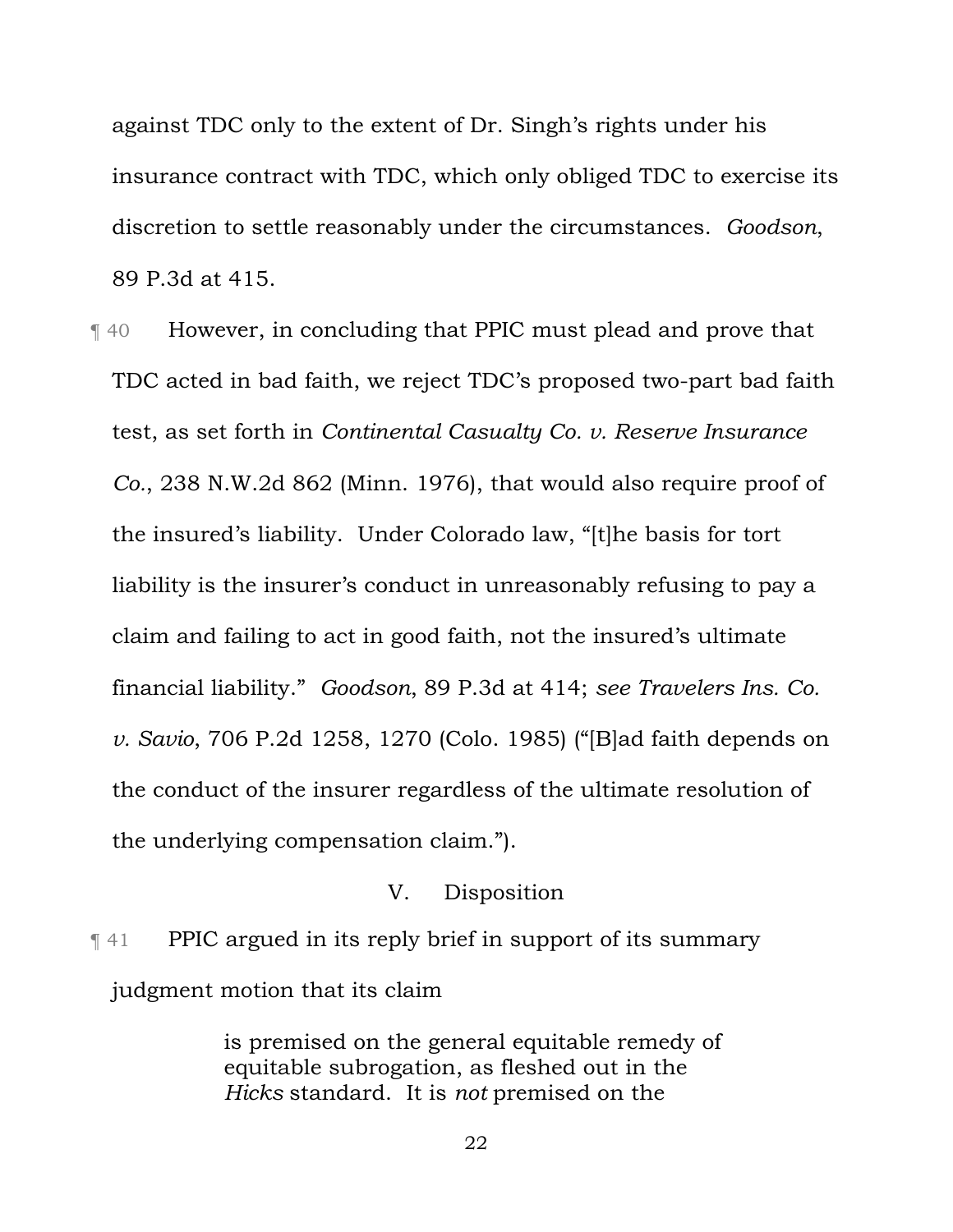assertion that it has stepped into the shoes of its insured, Dr. Singh, through its payment of the settlement, and a follow-on argument that Dr. Singh could make that TDC's refusal to settle was in bad faith.

PPIC made the same argument in opposing TDC's motion to dismiss. However, we have concluded that without an assertion that TDC acted in bad faith, PPIC's equitable subrogation claim is not legally viable.

¶ 42 Therefore, because PPIC's claim for recovery is not supported by law, we reverse the district court's order granting summary judgment for PPIC and remand for entry of judgment of dismissal in TDC's favor. *See, e.g.*, *Goeddel v. Aircraft Fin., Inc.*, 152 Colo. 419, 382 P.2d 812 (1963) (dismissal is appropriate when there is an absence of law supporting the plaintiff's claim); *Mahaney v. City of Englewood*, 226 P.3d 1214, 1220 (Colo. App. 2009) (reversing grant of summary judgment in favor of appellee and remanding for entry of judgment in favor of appellant); *Geiger v. Am. Standard Ins. Co. of Wis.*, 192 P.3d 480, 484 (Colo. App. 2008) (same).

¶ 43 The district court's grant of PPIC's summary judgment motion is reversed, and the case is remanded to the district court to enter summary judgment in TDC's favor.